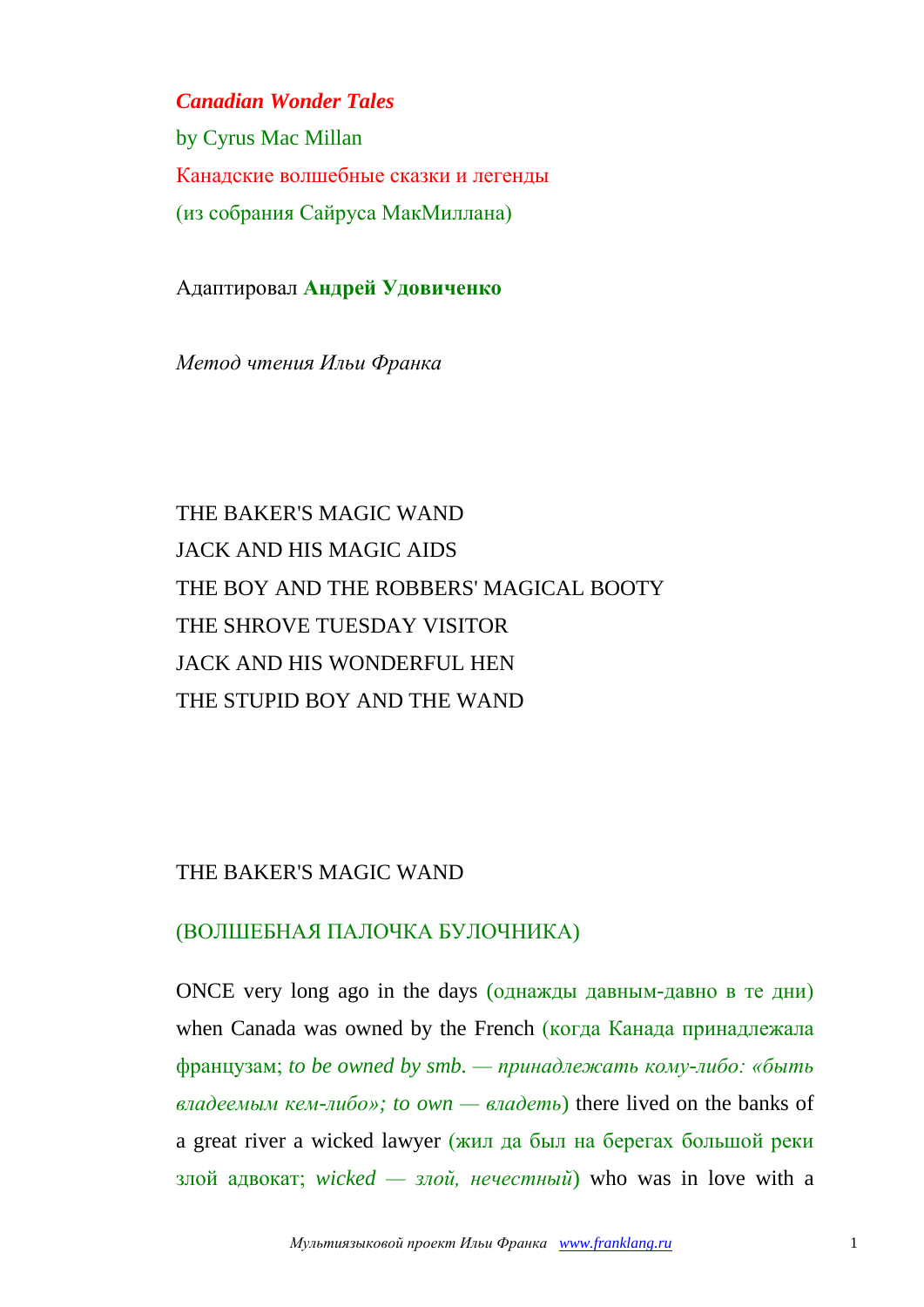baker's wife (который был влюблен в жену булочника).

Canada ['kænədə], great ['qreɪt], wicked ['wikɪd], lawyer ['lɔɪə]

ONCE very long ago in the days when Canada was owned by the French there lived on the banks of a great river a wicked lawyer who was in love with a baker's wife.

He tried in various ways (он пытался различными способами; *various*  — *различный, разнообразный; way — способ, путь*) to get rid of the baker (избавиться от булочника; *to get rid of smb. — избавиться, отделаться от кого-либо*), but without success (но без успеха). They lived not far from the Seigneur (они жили недалеко от сеньора */землевладельца, вельможи/*) who owned all the land around and was very powerful (который владел всей землей в округе и был очень могущественным; *power — сила, мощь; могущество*).

various ['vearias], seigneur ['seinja:], without  $[wI'$ daut], success  $[s(a)k'ses]$ 

He tried in various ways to get rid of the baker, but without success. They lived not far from the Seigneur who owned all the land around and was very powerful.

Now, in front of the Seigneur's palace there was a great lake of more than twelve thousand acres (так вот, перед дворцом этого сеньора было огромное озеро размером более 12 000 акров; *palace — дворец, роскошный особняк*). One morning the lawyer went to the palace and knocked at the door (однажды утром: «одним утром» адвокат пошел ко дворцу и постучался в дверь).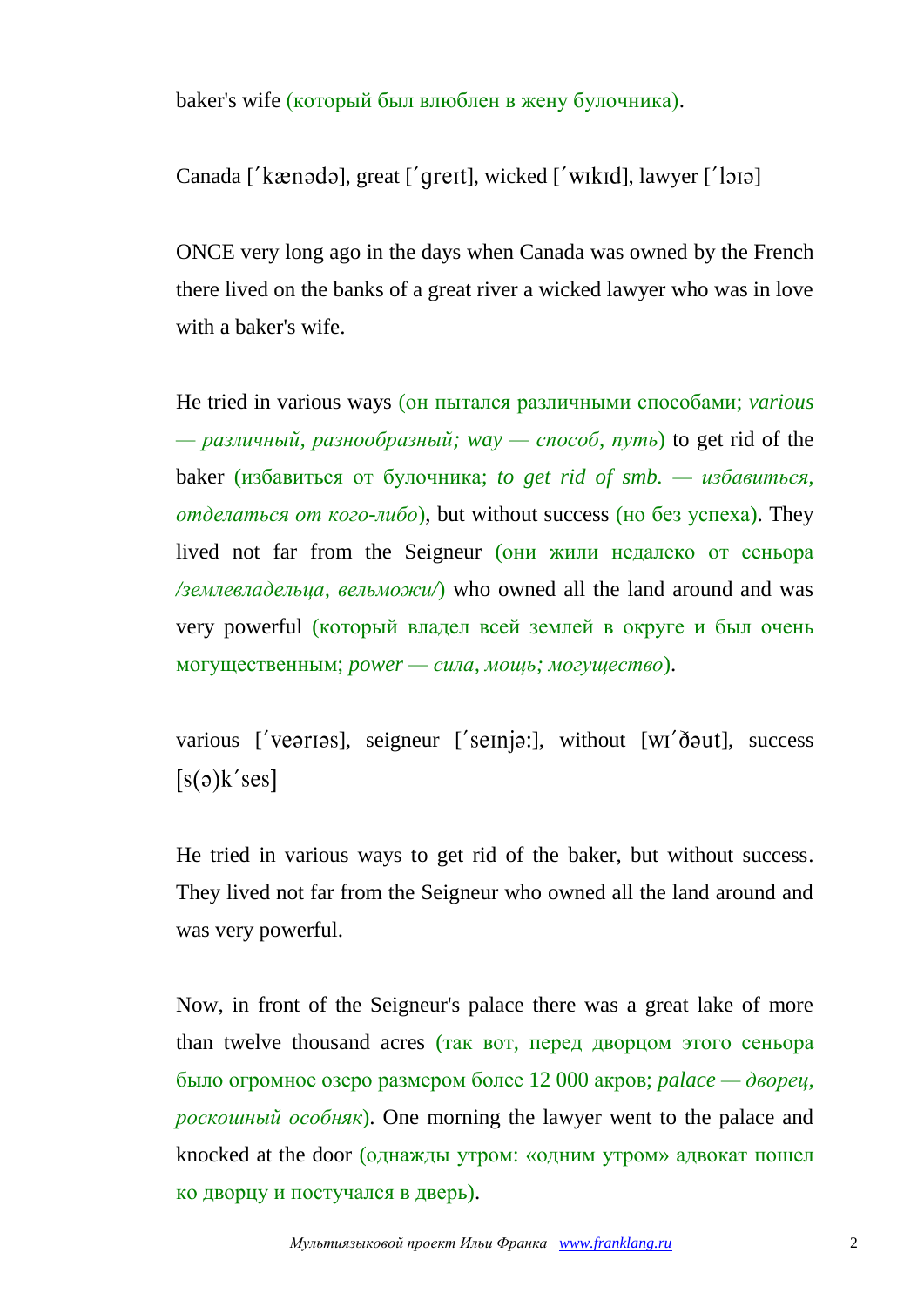front [fr $\Lambda$ nt], palace ['pælɪs], acre ['ekə], morning ['mo:nɪŋ], knock  $[n \circ k]$ 

Now, in front of the Seigneur's palace there was a great lake of more than twelve thousand acres. One morning the lawyer went to the palace and knocked at the door.

When the Seigneur came out, he said to him (когда сеньор вышел, он обратился к нему; *to come out — выходить; to say — говорить, сказать*), "Sire, there is a man not far from here (сир, тут недалеко есть человек) who boasts that in less than twice twenty-four hours (который хвастается, что меньше, чем за двое суток: «дважды двадцать четыре часа») he can change this lake into a beautiful meadow (он может превратить это озеро в прекрасный луг; *to boast — хвастаться, гордиться; to change — изменять, превращать*) covered with grass (покрытый травой) that would give hay enough for all your horses (который давал бы достаточно сена для всех ваших лошадей) and would be to the great advantage of the colony  $(\mu 6H)$ очень полезен для всего нашего поселения; *to be to advantage приносить пользу; advantage — преимущество; colony — группа людей, проживающая на новой для них территории, колония*)."

boast ['bəust], beautiful ['bju:təfəl], meadow ['medəu], cover [' $k$ <sub>A</sub>və], grass [grɑ:s], advantage [əd'vɑ:ntɪʤ], colony ['kɔlənɪ]

When the Seigneur came out, he said to him, "Sire, there is a man not far from here who boasts that in less than twice twenty-four hours he can change this lake into a beautiful meadow covered with grass that would give hay enough for all your horses and would be to the great advantage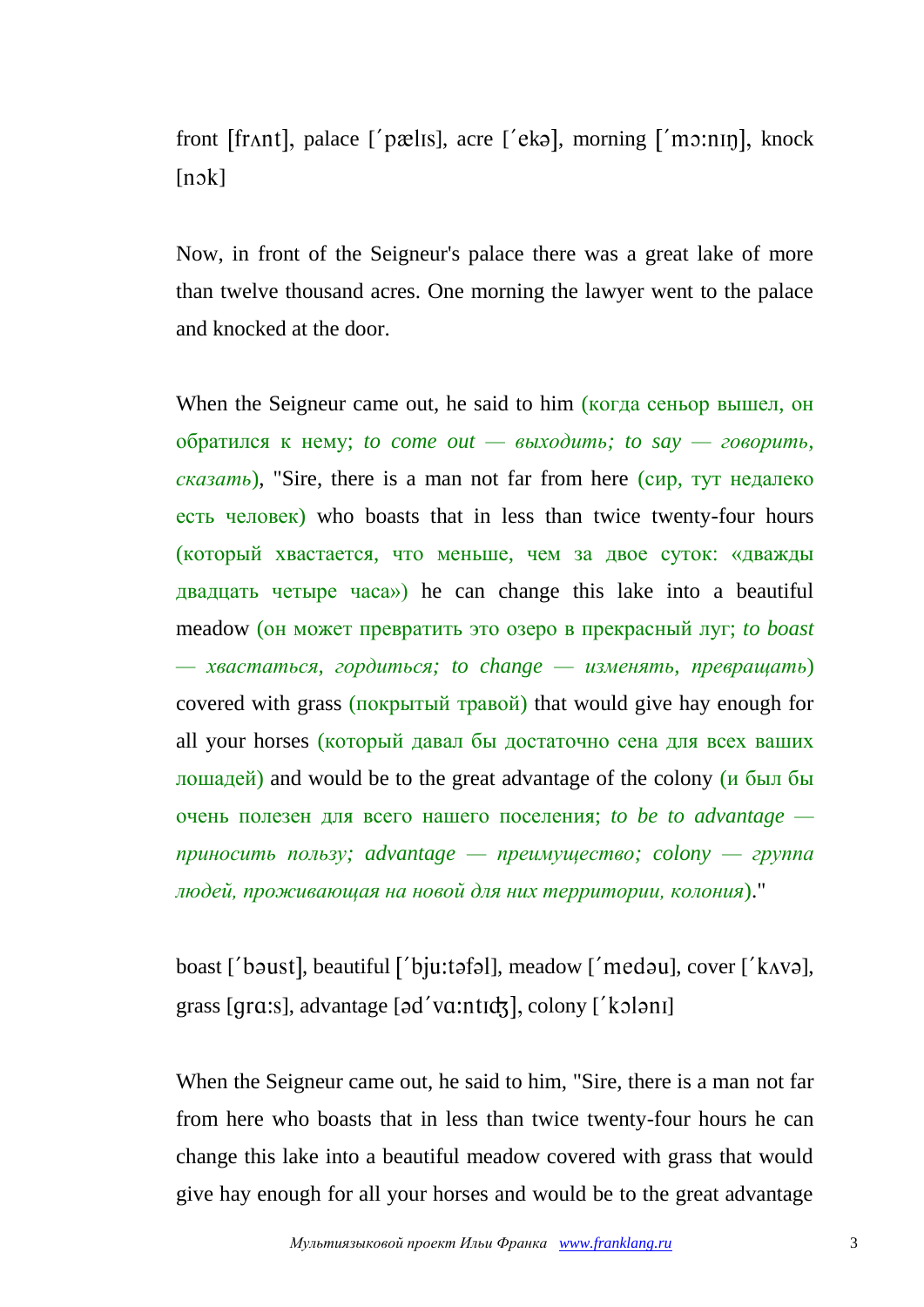of the colony."

Then the Seigneur said (после чего сеньор спросил), "Who is this man  $(KTO TOT TEDBER)$ ?" The lawyer answered  $(AABOKAT OTBEYA)$ . "He is no less than the baker (он не кто иной, как булочник) who furnishes your household with bread (который снабжает ваше хозяйство хлебом; *household — семейство, семья, домочадцы, домашние, хозяйство, двор, дом*)." So the Seigneur said (и тогда сеньор сказал), "I will send for him (я пошлю за ним)."

answer  $\lceil \text{′a:nsə} \rceil$ , baker  $\lceil \text{′be} \rceil$ , furnish  $\lceil \text{′fa:ni} \rceil$ , bread  $\lceil \text{bred} \rceil$ 

Then the Seigneur said, "Who is this man?" The lawyer answered, "He is no less than the baker who furnishes your household with bread." So the Seigneur said, "I will send for him."

The lawyer went away (адвокат ушел), and the Seigneur sent a letter to the baker saying that he wanted to see him (а сеньор послал булочнику письмо, в котором говорилось, что он хочет видеть его; *to send посылать*). The poor baker thought he was to get his pay for the bread (бедный булочник подумал, что должен получить = *получит* плату за хлеб; *to think — думать; to get one's pay — получить свою плату*) he had provided for the Seigneur and all his servants and soldiers (которым он поставлял сеньору и всем его слугам и солдатам; *to provide — снабжать, поставлять*). So he was very glad, and went quickly to the palace and knocked at the door (поэтому он был очень рад, быстро пошел ко дворцу и постучался в дверь). When the Seigneur came out (когда сеньор вышел), he asked what was wanted of him (он */булочник/* спросил, что ему угодно: «что было угодно от него»).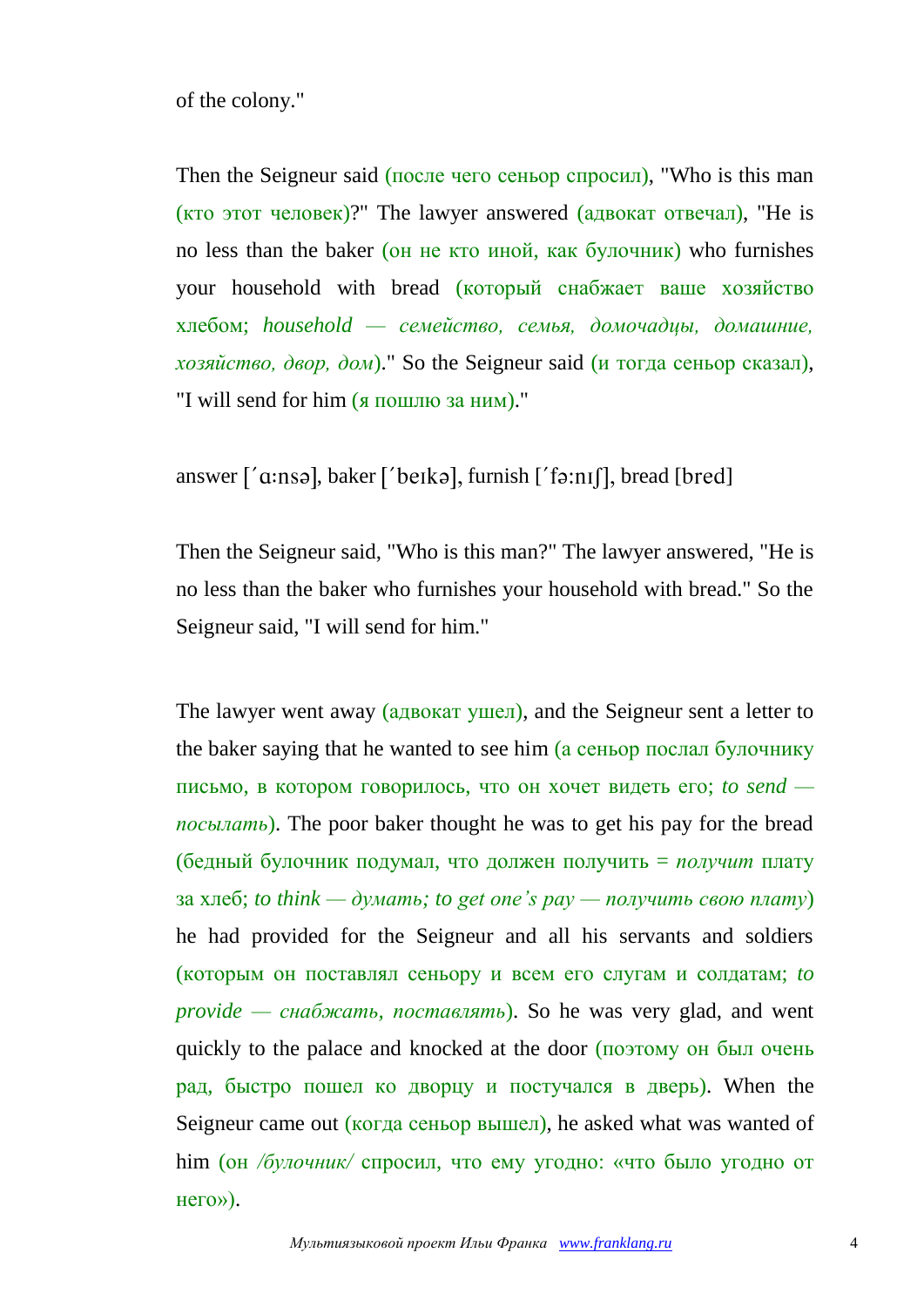poor ['puə], thought  $[\theta$ :t], servant ['sə:vənt], soldier ['səuldʒə], palace ['pælɪs]

The lawyer went away, and the Seigneur sent a letter to the baker saying that he wanted to see him. The poor baker thought he was to get his pay for the bread he had provided for the Seigneur and all his servants and soldiers. So he was very glad, and went quickly to the palace and knocked at the door. When the Seigneur came out, he asked what was wanted of him.

The Seigneur answered that he had heard of his boast (сеньор ответил, что он слышал о его хвастовстве; *to hear of /about/ — услышать о чем-либо; to boast — хвастаться*) that in less than twice twenty-four hours he could change all the lake into a beautiful meadow (что меньше чем за двое суток: «дважды двадцать четыре часа» он может превратить это озеро в прекрасный луг) covered with grass and clover (покрытый травой и клевером; *to cover — покрывать, закрывать*) that would feed all the Seigneur's horses (который мог бы накормить всех лошадей сеньора) and would be a great advantage to the colony  $(\mu)$ принес бы большую пользу всему поселению; *advantage — выгода, польза, преимущество; colony — сообщество, поселение, группа людей*). Now, unless within twice twenty-four hours the lake was changed into a meadow (так вот, если через двое суток озеро не превратится: «не будет превращено» в луг; *unless — если не; to change into — превращать в/изменять*), the baker should be hanged before the door of the palace (булочника повесят: «булочник будет повешен» перед воротами дворца; *to hang — вешать*).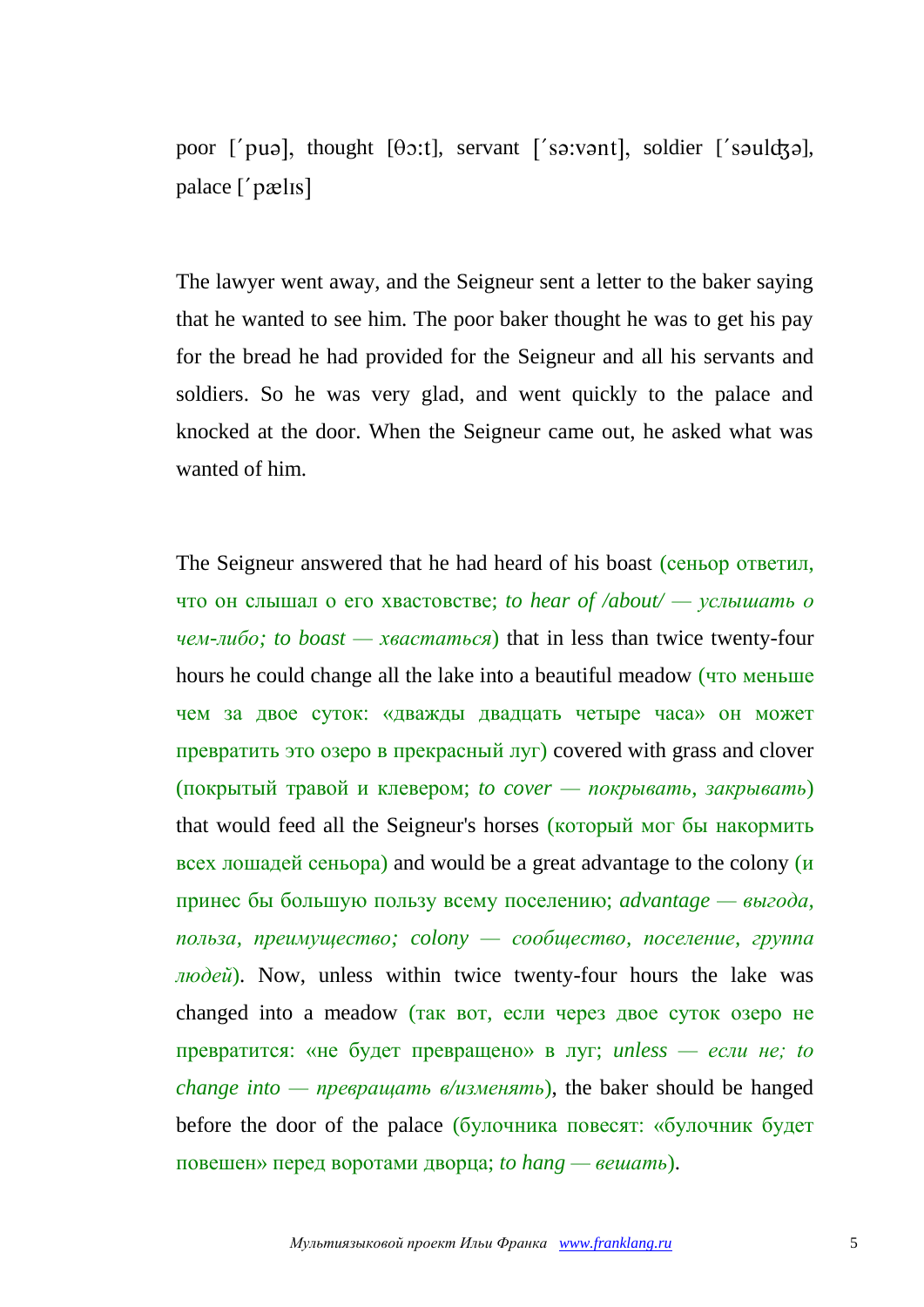hour [avə], colony ['kɔlənɪ], unless [ən'les]

The Seigneur answered that he had heard of his boast that in less than twice twenty-four hours he could change all the lake into a beautiful meadow covered with grass and clover that would feed all the Seigneur's horses and would be a great advantage to the colony. Now, unless within twice twenty-four hours the lake was changed into a meadow, the baker should be hanged before the door of the palace.

Then the Seigneur turned away and the baker went out discouraged (потом сеньор отвернулся = *ушел по своим делам* и булочник вышел /из дворца/, поникнув головой; *discouraged — унылый, обескураженный, удрученный; courage — смелость*) for he did not know what to do (потому что не знал, что ему делать). He walked off into the woods and sat down on a log to weep (он отправился в лес, сел на бревно и заплакал: «сел плакать»; *to walk off — уходить, удаляться; log — бревно; to weep — плакать*). After a long time (прошло много времени: «после долгого времени») an old woman came along (и какая-то старушка проходила мимо; *to come along случайно приходить*) and asked what was the matter (и спросила его, что случилось; *what's the matter? — в чем дело?, что случилось?, что не так?*).

#### discourage  $[dis'karld,]$ , know  $[nou]$ , after  $[}'a$ : fta $]$ , woman  $['wumon]$

Then the Seigneur turned away and the baker went out discouraged, for he did not know what to do. He walked off into the woods and sat down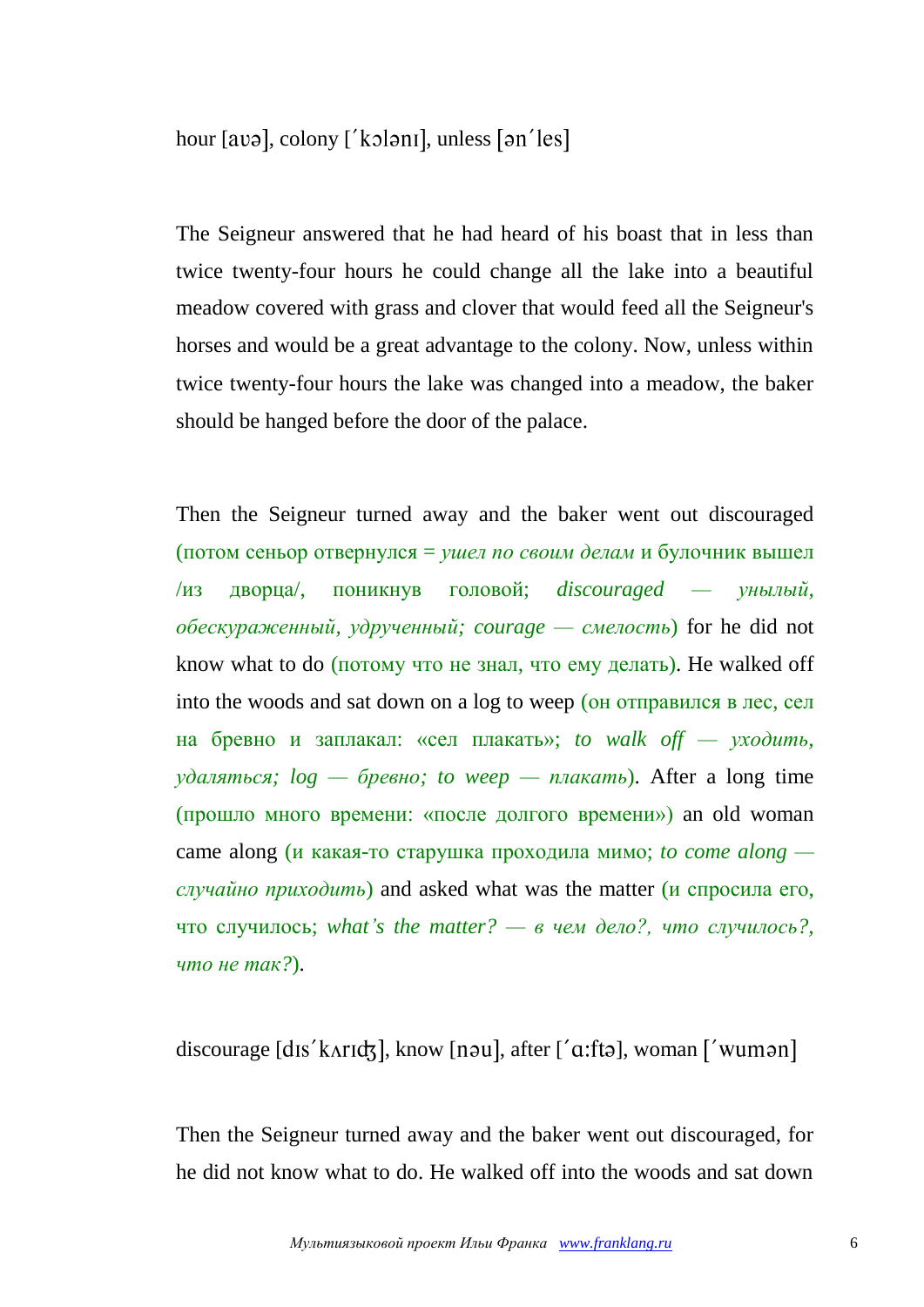on a log to weep. After a long time an old woman came along and asked what was the matter.

He said he was very miserable; he was going to be hanged in twice twenty-four hours (он сказал, что он несчастен *= в отчаянии* и что его собираются повесить: «он будет повешен» через двое суток; *to be miserable — быть несчастным*); for the Seigneur had commanded him to change all the lake into a meadow (потому что сеньор приказал ему превратить все озеро в луг), covered with grass and clover, and he was not able to do it (покрытый травой и клевером, а он не может: «не был способен» это сделать). Now, this old woman was a good fairy in disguise (так вот, эта старушка была переодетой доброй феей; *fairy — фея, добрая волшебница; in disguise — переодетый, замаскированный*) and when the baker had done speaking she told him not to be troubled but to go to sleep (и когда булочник закончил свой рассказ: «закончил говорить», она сказала ему не беспокоиться: «не быть обеспокоенным», а идти и лечь спать; *to be troubled волноваться, беспокоиться*).

miserable  $\lceil \text{miz}(\theta) \rceil$  (a)bll, command  $\lceil k\theta' \text{mzi} \rceil$ , clover  $\lceil k \text{auv} \rceil$ ,  $fairy$  ['feəri], disguise  $[dis'qaz]$  troubled  $[trab]$ ]

He said he was very miserable; he was going to be hanged in twice twenty-four hours; for the Seigneur had commanded him to change all the lake into a meadow, covered with grass and clover, and he was not able to do it. Now, this old woman was a good fairy in disguise and when the baker had done speaking she told him not to be troubled but to go to sleep.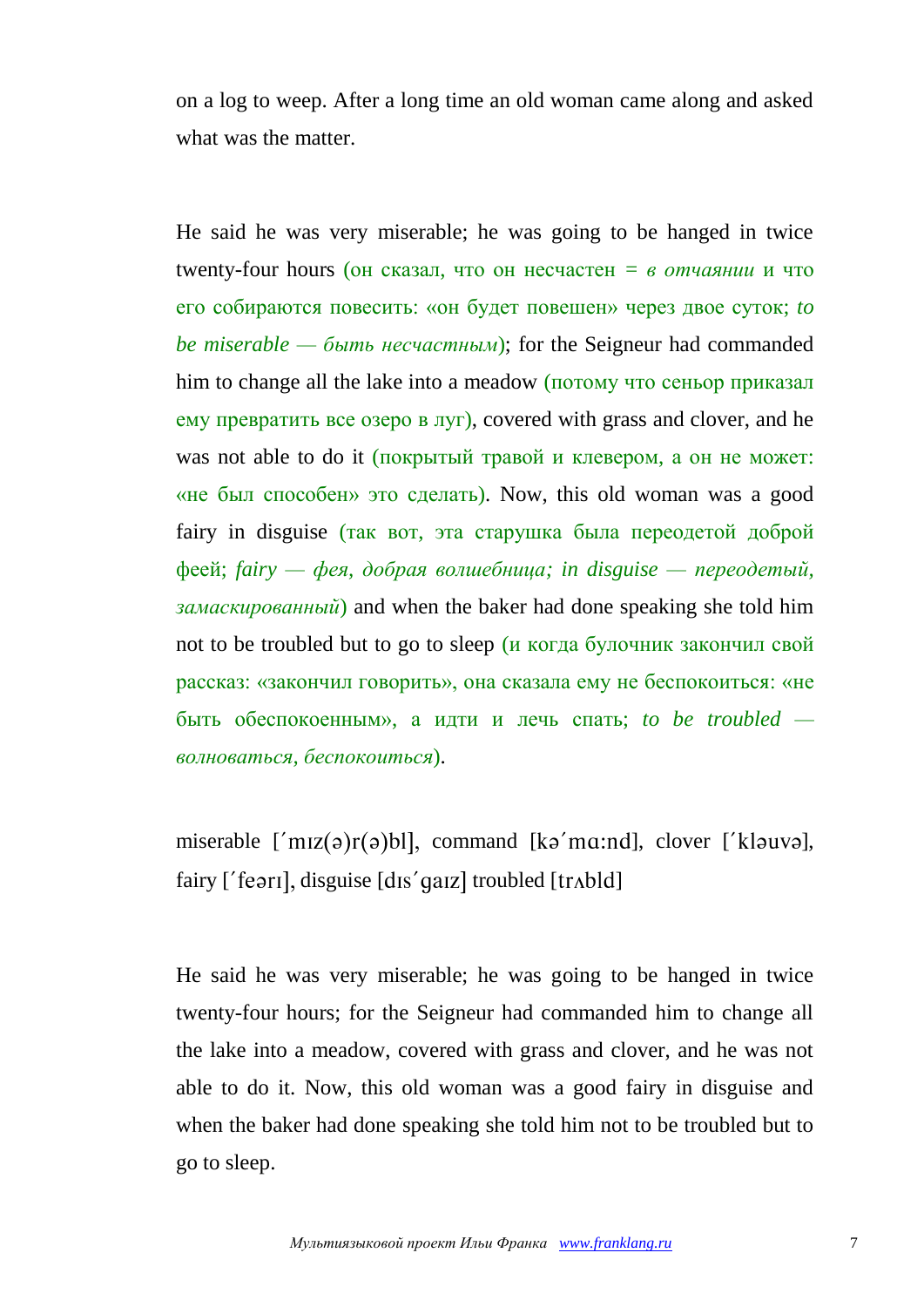She gave him a wand just like a broken stick (она дала ему волшебную палочку, которая была похожа на сломанный прутик; *to give давать; wand — /волшебная/ палочка, прутик*), which she told him to wave before he slept (и сказала взмахнуть ею прежде, чем он уснет; *to tell — говорить; to sleep — спать*); it had great power, she said (она сказала, что палочка обладает огромной силой), and while he slept it would bring to pass whatever he desired (и что пока он будет спать, она выполнит все, что он пожелает; *to bring to pass осуществлять/приводить в исполнение; to desire — жаждать, сильно желать*).

### wand [wond], power  $\lceil \cdot \rceil$  paus], pass [pa:s], desire  $\lceil \cdot \frac{d}{d} \rceil$  zaus]

She gave him a wand just like a broken stick, which she told him to wave before he slept; it had great power, she said, and while he slept it would bring to pass whatever he desired.

So he waved the wand and went to sleep (так что он взмахнул палочкой и уснул; *to wave — размахивать, махать; to go to sleep засыпать*). When he had slept an hour, he was awakened by the smell of hay (когда он проспал час, он был разбужен запахом сена), and when he looked about him (и когда он осмотрелся вокруг; *to look*   $about -o$ *глядываться по сторонам, осматриваться*), he saw that the lake was all gone (он увидел, что озеро /полностью/ исчезло), and that there was only a small river that ran through the middle of a beautiful meadow down to the great river not far away (и был только небольшая речка, которая бежала среди прекрасного луга и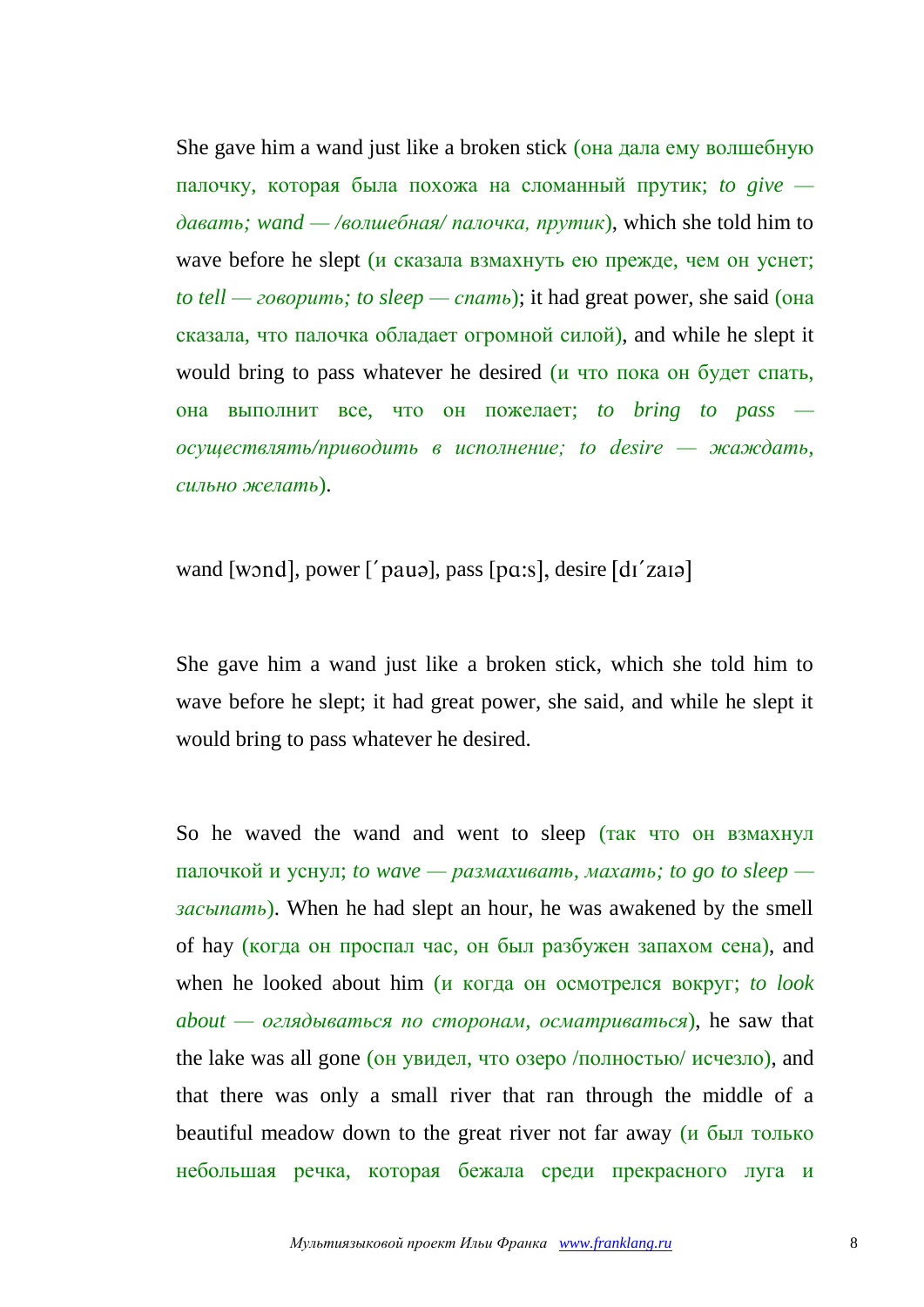неподалеку впадала в большую реку; *to run through — пробегать через, протекать через*).

awaken  $\lceil \varphi'$  werk $\varphi$ )n, when [wen], through  $\lceil \varphi$  [  $\varphi$ ], river  $\lceil \varphi'$  river

So he waved the wand and went to sleep. When he had slept an hour, he was awakened by the smell of hay, and when he looked about him, he saw that the lake was all gone and that there was only a small river that ran through the middle of a beautiful meadow down to the great river not far away.

The good fairy was still by his side (добрая фея все еще была рядом; *to be by smb.'s side — быть рядом с кем-либо*). She told him to go to the Seigneur and show him what he had done (она сказала ему идти к сеньору и показать ему, что он сделал). He went to the palace (он пошел ко дворцу), and when he came near (и когда он подошел ближе), he saw the Seigneur looking out of the window at the meadow, and all the men and horses at work making hay (он увидел сеньора, выглядывающего из окна на луг и всех людей и лошадей, занятых уборкой сена: «при работе делающих сено»).

 $near [n]$ , meadow  $[medau]$ , horse  $[hcs]$ 

The good fairy was still by his side. She told him to go to the Seigneur and show him what he had done. He went to the palace, and when he came near, he saw the Seigneur looking out of the window at the meadow, and all the men and horses at work making hay.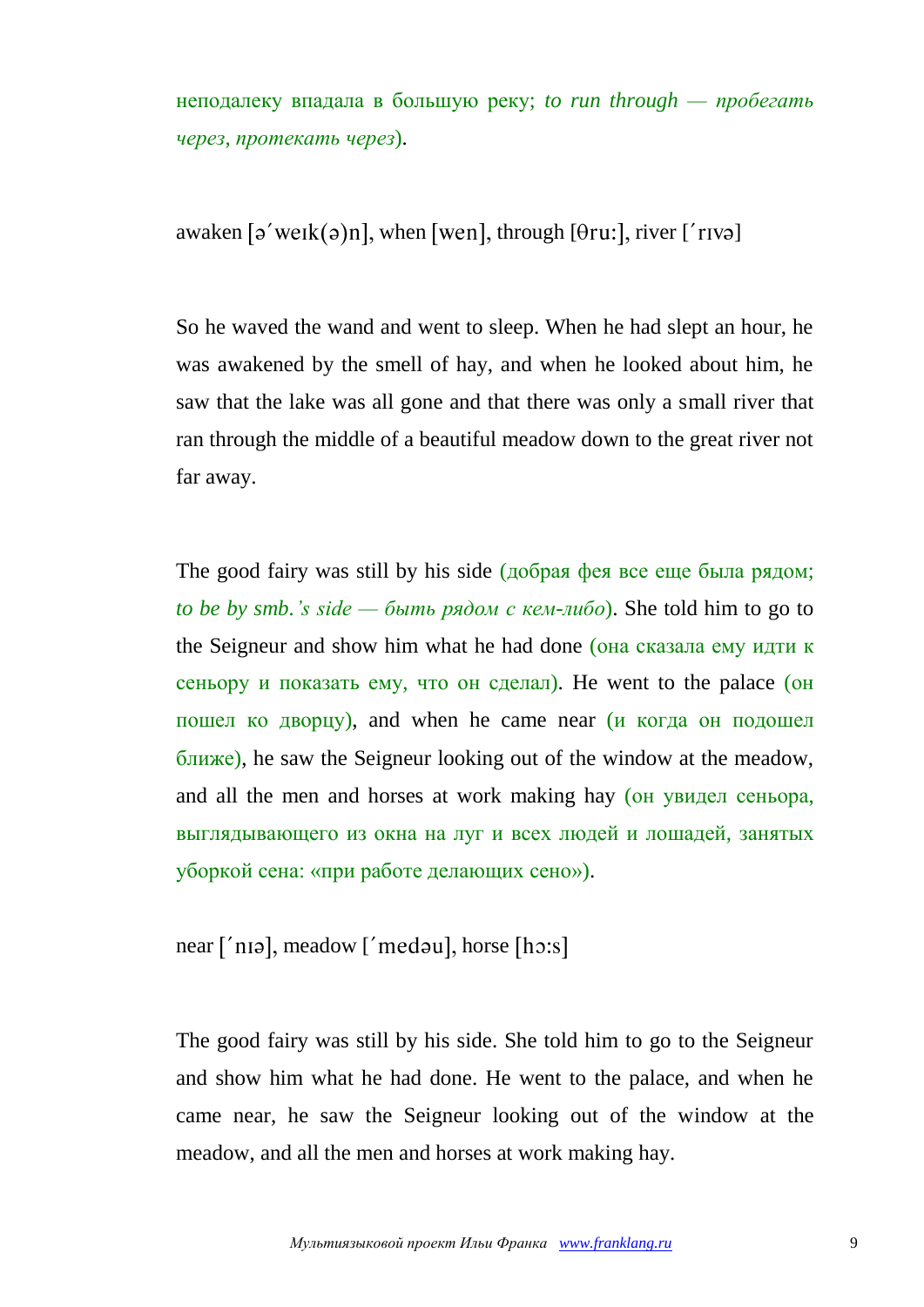He knocked at the door (он постучался в дверь) and when the Seigneur came downstairs (и когда сеньор спустился /к нему/ по лестнице; *downstairs — вниз /по ступенькам/, низ, нижний этаж здания, нижняя часть здания*), he asked him if he was satisfied (он спросил, доволен ли он; *satisfied — удовлетворенный, довольный; to satisfy удовлетворять*). The Seigneur said he was not satisfied (сеньор сказал, что он недоволен), because the river had been left running through the middle of the meadow (потому что в центре луга осталась река; *to run — бежать; течь*). The baker told the Seigneur that the river had been left to provide water for the animals and to help in making hay (булочник сказал сеньору, что реку он оставил, чтобы животным было где попить: «река была оставлена, чтобы обеспечить животных водой» и чтобы помочь в заготовке сена), because there was so much hay (потому что сена было так много) that all the horses in the land could not draw it (что все лошади в округе не могут: «не могли» свезти его; *to draw — тащить*) and it would have to be brought in boats (и его надо будет перевозить на лодках: «оно должно будет быть перевозимо…»). Then the Seigneur was satisfied and sent the baker away (сеньору это понравилось: «тогда сеньор был доволен» и он отослал булочника /домой/; *to send away отсылать; away — прочь*).

downstairs ['daun'steaz], satisfied ['sætisfaid], provide [pra'vaid], draw [dro:]

He knocked at the door, and when the Seigneur came downstairs, he asked him if he was satisfied. The Seigneur said he was not satisfied, because the river had been left running through the middle of the meadow.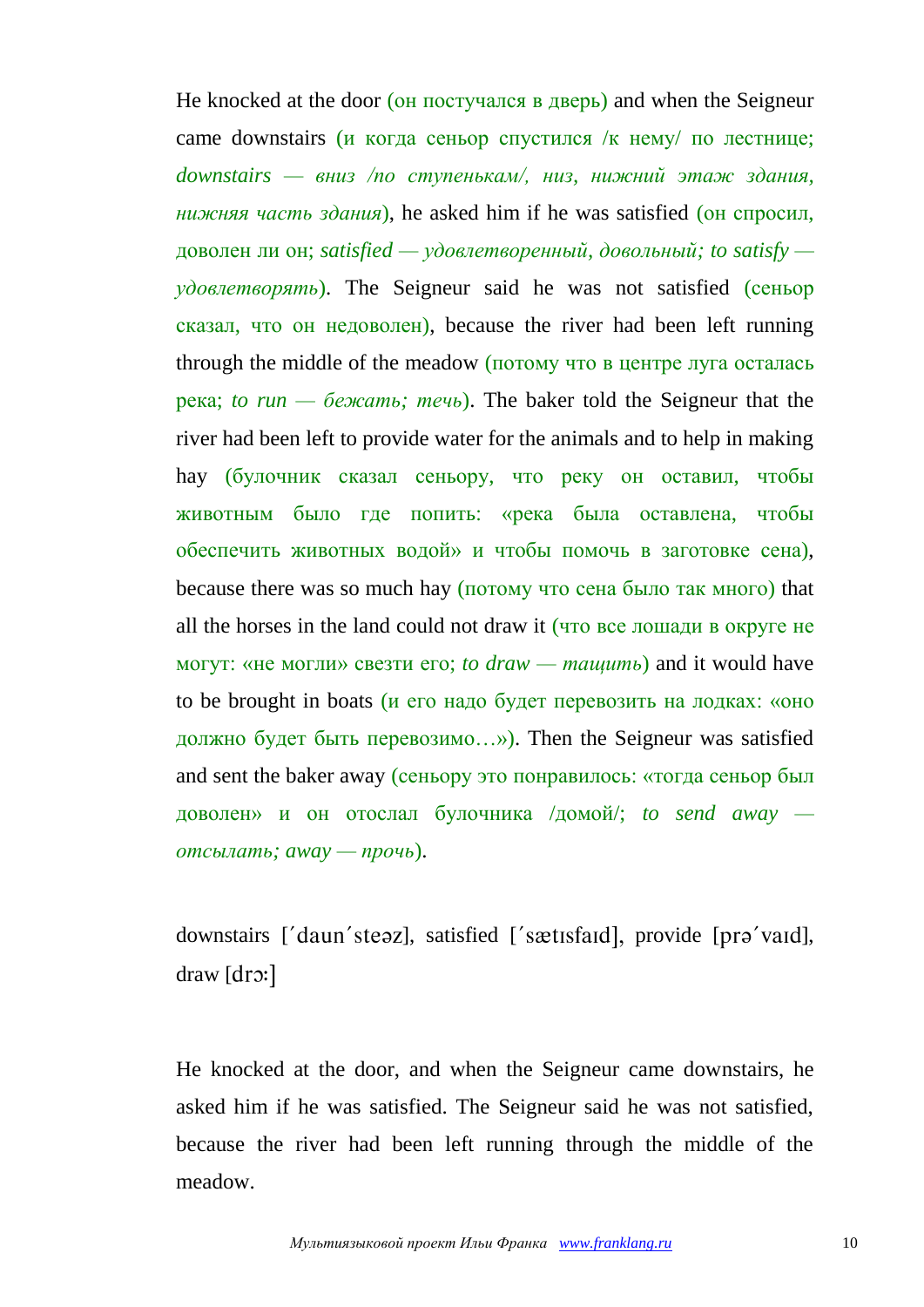The baker told the Seigneur that the river had been left to provide water for the animals and to help in making hay, because there was so much hay that all the horses in the land could not draw it and it would have to be brought in boats. Then the Seigneur was satisfied and sent the baker away.

Soon the wicked lawyer came again (вскоре снова пришел злой адвокат), and the Seigneur showed him the meadow and the men and women and horses making hay (и сеньор показал ему луг и мужчин, и женщин, и лошадей, заготавливающих сено). The lawyer was much surprised to see all this, but he did not say so (адвокат был очень удивилен, когда увидел все это, но не подал и виду: «но не сказал так»).

men [men], women ['wimin], surprised [sə' praizd]

Soon the wicked lawyer came again, and the Seigneur showed him the meadow and the men and women and horses making hay. The lawyer was much surprised to see all this, but he did not say so.

Instead, he told the Seigneur (вместо этого он сказал сеньору) that he had no doubt the baker could do a great deal more than that (что он не сомневается, что булочник мог бы сделать гораздо больше этого; *to have no doubt — не сомневаться: «не иметь сомнения»; a great deal more — гораздо больше*); the baker, he said, had boasted that he could make a "tiens-bon-la" for the Seigneur (этот булочник, сказал он, хвастался, что он мог бы сделать «держи-ка там крепко» */франц./* для сеньора) that would be worth a great deal more than the meadow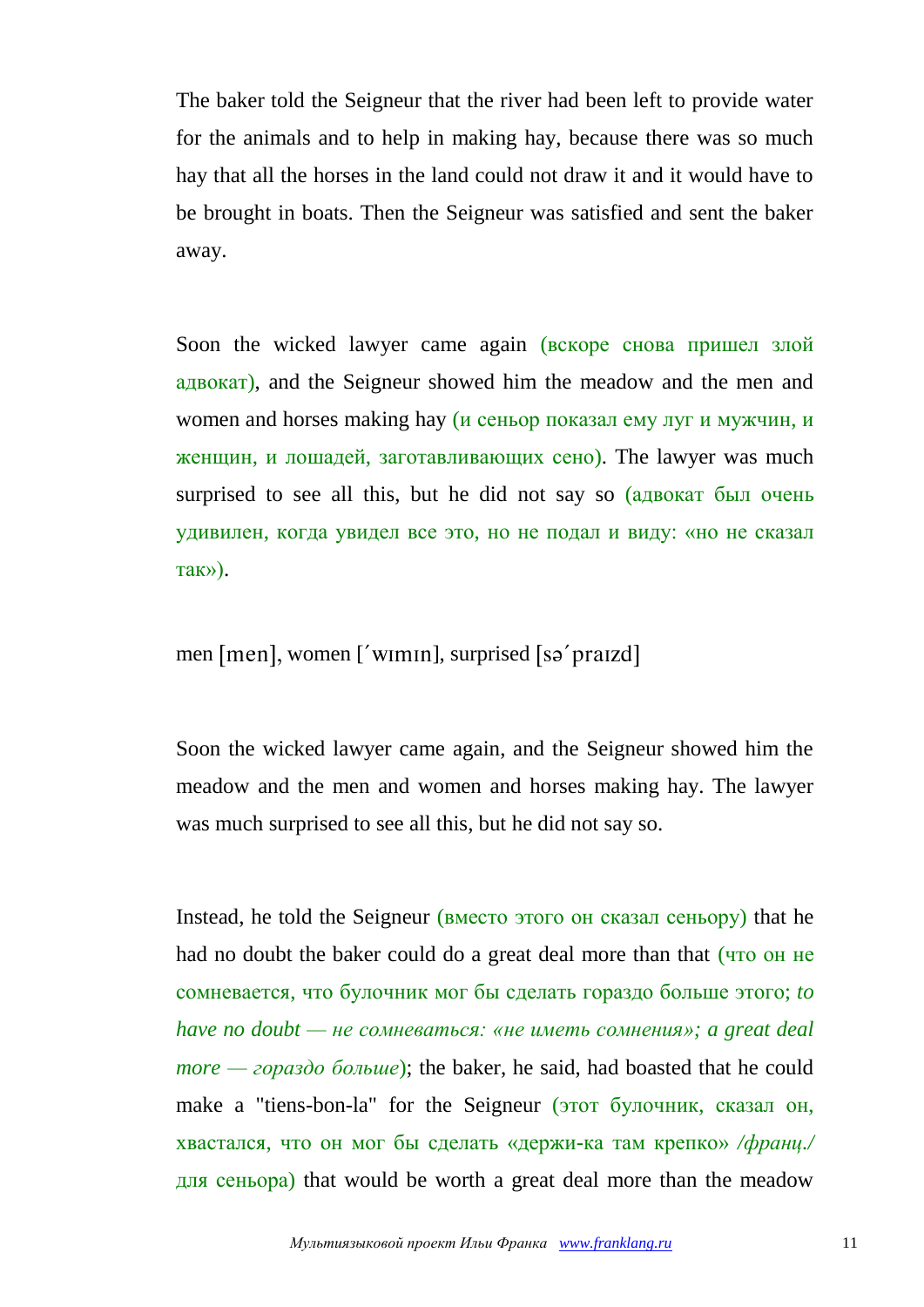(что было бы гораздо ценнее, чем луг; *worth — цена, стоимость, ценность, стоящий*) and would be a great advantage to the colony (и принесло бы огромную пользу всему поселению; *advantage выгода, польза, преимущество*).

instead [In'sted], doubt  $\lceil$ 'daut], worth  $[wa:\theta]$ , advantage  $\lceil ad'va:\text{ntid} \rceil$ 

Instead, he told the Seigneur that he had no doubt the baker could do a great deal more than that; the baker, he said, had boasted that he could make a "tiens-bon-la" for the Seigneur that would be worth a great deal more than the meadow and would be a great advantage to the colony.

"What is a 'tiens-bon-la' (что такое «держи-ка там крепко»)?" asked the Seigneur (спросил сеньор). "I do not know (я не знаю)," answered the lawyer (отвечал адвокат); "but the baker said he could make one (но булочник сказал, что может это сделать)." "I will send for him (я пошлю за ним)," said the Seigneur (сказал сеньор). So he sent for the baker, who was just making his bread  $(\mu: \langle \text{Tr} \times \rangle \text{Tr} \times \text{Tr} \times \text{Tr} \times \text{Tr} \times \text{Tr} \times \text{Tr} \times \text{Tr} \times \text{Tr} \times \text{Tr} \times \text{Tr} \times \text{Tr} \times \text{Tr} \times \text{Tr} \times \text{Tr} \times \text{Tr} \times \text{Tr} \times \text{Tr} \times \text{Tr} \times \text{Tr} \times \text{Tr} \times \text{Tr} \times \text{Tr} \times \text{Tr} \times \text{Tr} \times \$ булочником, который в это время пек хлеб; *just — как раз*).

ask  $[a:sk]$ , know  $[nou]$ , lawyer  $[$ 'lo $i]$ , bread  $[bred]$ 

"What is a 'tiens-bon-la'?" asked the Seigneur. "I do not know," answered the lawyer; "but the baker said he could make one." "I will send for him," said the Seigneur. So he sent for the baker, who was just making his bread.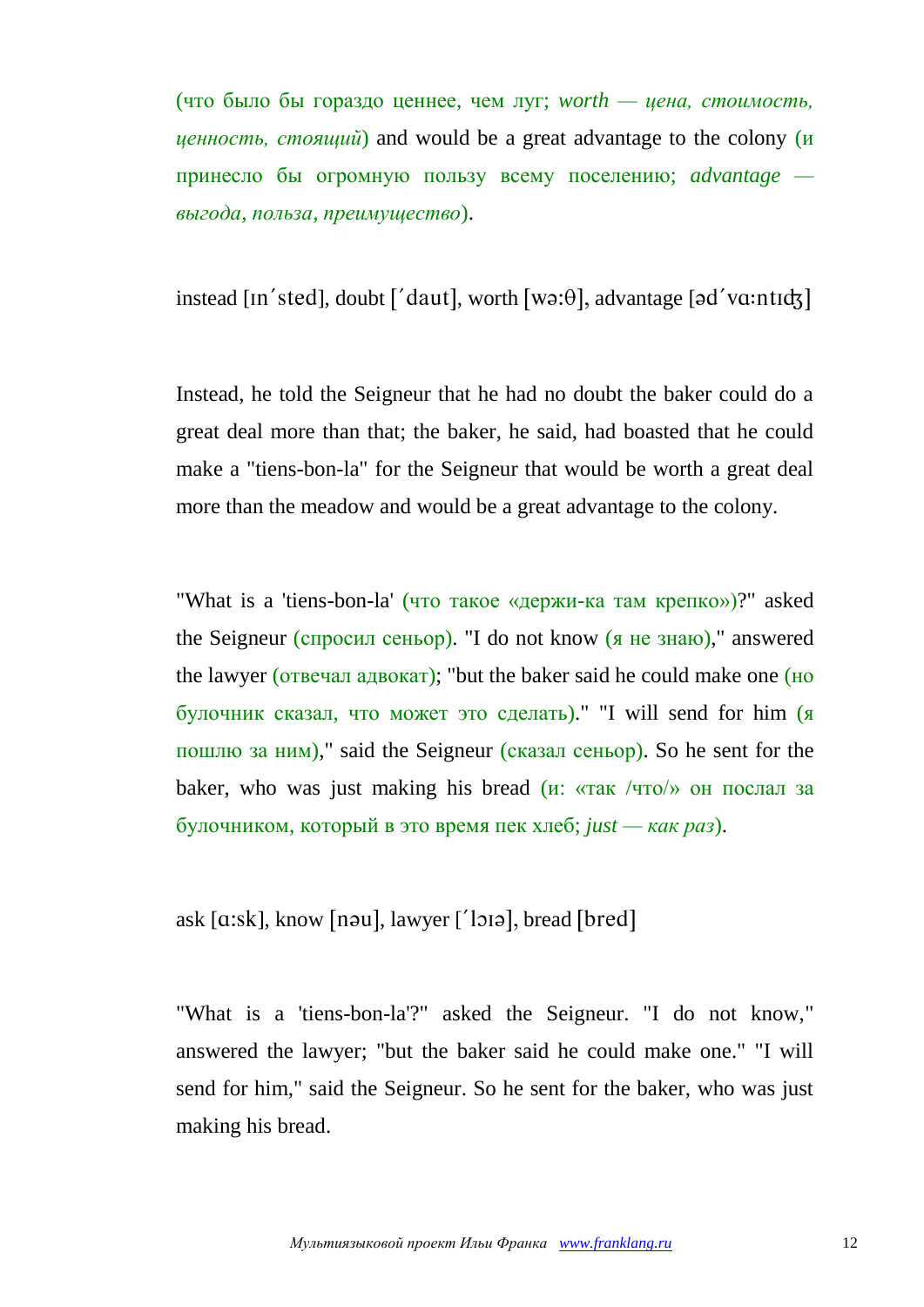When he had put the bread into the oven (поставив хлеб в печь: «когда он поставил хлеб в печь»; *to put — помещать, класть, ставить*), he went to the palace and knocked again (он пошел во дворец и снова постучался), and the Seigneur came to the door (и сеньор вышел на порог: «подошел к двери»). The Seigneur said (сеньор сказал): "I have heard that you boasted that you can make a 'tiens-bon-la' (слышал я, что ты хвастался, что можешь сделать «держи-ка там крепко») that would be worth more than the meadow (что было бы гораздо ценнее, чем луг) and a great advantage to the colony (и огромной пользой нашему поселению).

## oven  $\left[ \Delta v(\mathsf{a})n \right]$ , palace  $\left[ \Delta v(\mathsf{a})n \right]$ , worth  $\left[ w(\mathsf{a})n \right]$

When he had put the bread into the oven, he went to the palace and knocked again, and the Seigneur came to the door. The Seigneur said: "I have heard that you boasted that you can make a 'tiens-bon-la' that would be worth more than the meadow and a great advantage to the colony.

Now you shall go home and make it (сейчас же иди домой и сделай это), and unless you bring it to me in twice twenty-four hours (и если ты не принесешь мне это через два дня), you shall be hanged before the palace gate (тебя повесят: «ты будешь повешен» перед воротами дворца; *gate — ворота*)." The baker asked, "What is a 'tiens-bon-la' (булочник спросил, что такое «держи-ка там крепко»)?" The Seigneur said, "I do not know, but I must have one within twice twentyfour hours (я не знаю, но это должно быть у меня через два дня)." Then he went into his palace again (после этого он ушел во дворец /опять/; *to go into — входить*).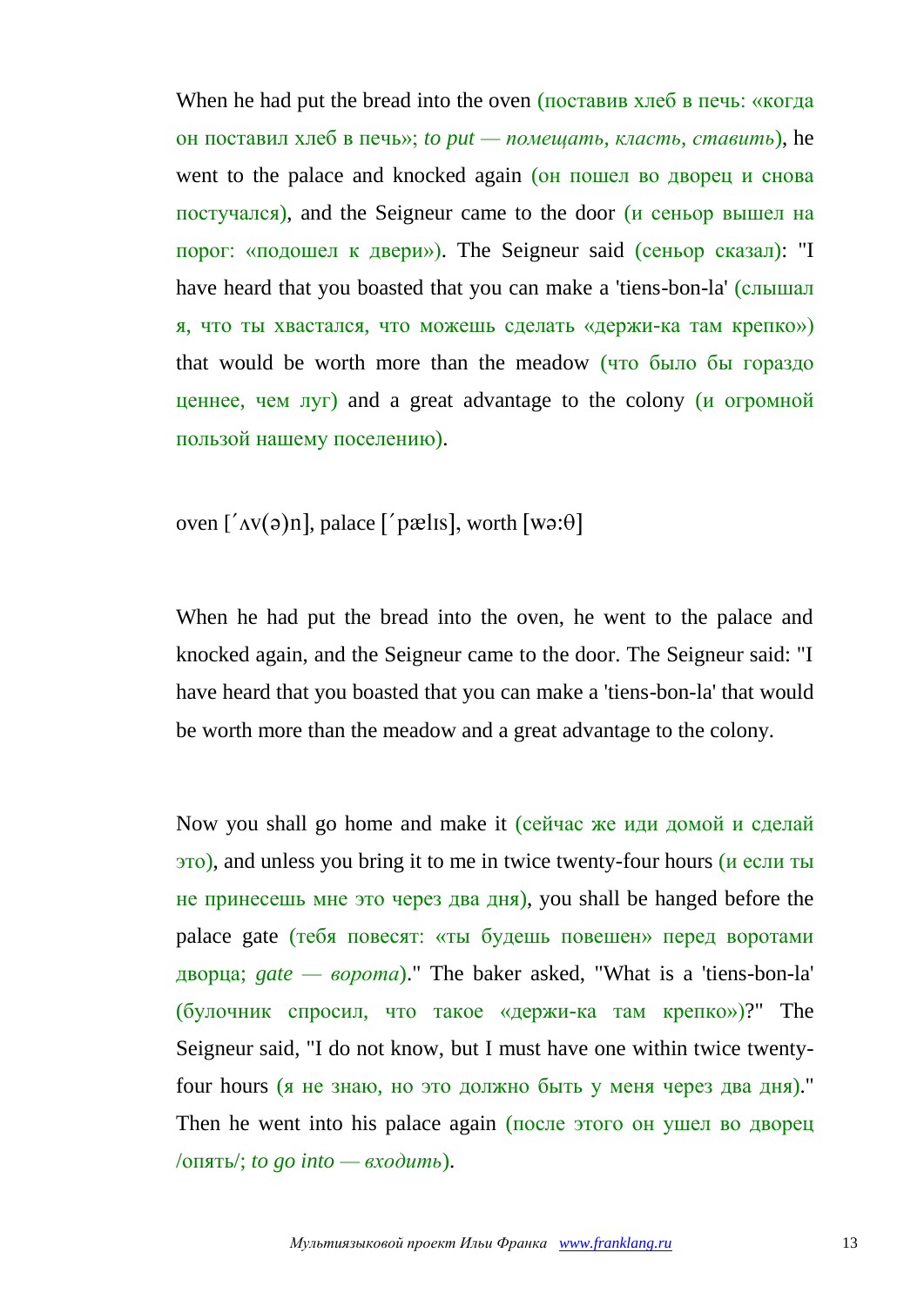hang [hæn], unless [ən'les], within [wɪ'ðɪn], again [ə' $ge(1)$ n]

Now you shall go home and make it, and unless you bring it to me in twice twenty-four hours, you shall be hanged before the palace gate." The baker asked, "What is a 'tiens-bon-la'?" The Seigneur said, "I do not know, but I must have one within twice twenty-four hours." Then he went into his palace again.

The poor baker went away more sorrowful than before (бедный булочник ушел еще более горестный = *расстроенный*, чем раньше; *poor — бедный; sorrowful — печальный, убитый горем, скорбный; sorrow — печаль, скорбь*). He had no idea of what a "tiens-bon-la" was (он понятия не имел, что такое «держи-ка там крепко»; *idea — идея, мысль, план*); but yet he knew he should be hanged unless he made one within twice twenty-four hours (но, тем не менее, он знал, что его повесят через двое суток, если он этого не сделает; *to know знать*).

sorrowful ['soraful], before [bi'fo:], idea [ai'dɪə]

The poor baker went away more sorrowful than before. He had no idea of what a "tiens-bon-la" was; but yet he knew he should be hanged unless he made one within twice twenty-four hours.

He went out into the forest again (он опять пошел в лес; *to go out выходить*) and sat down on the same log as he had sat on before (и сел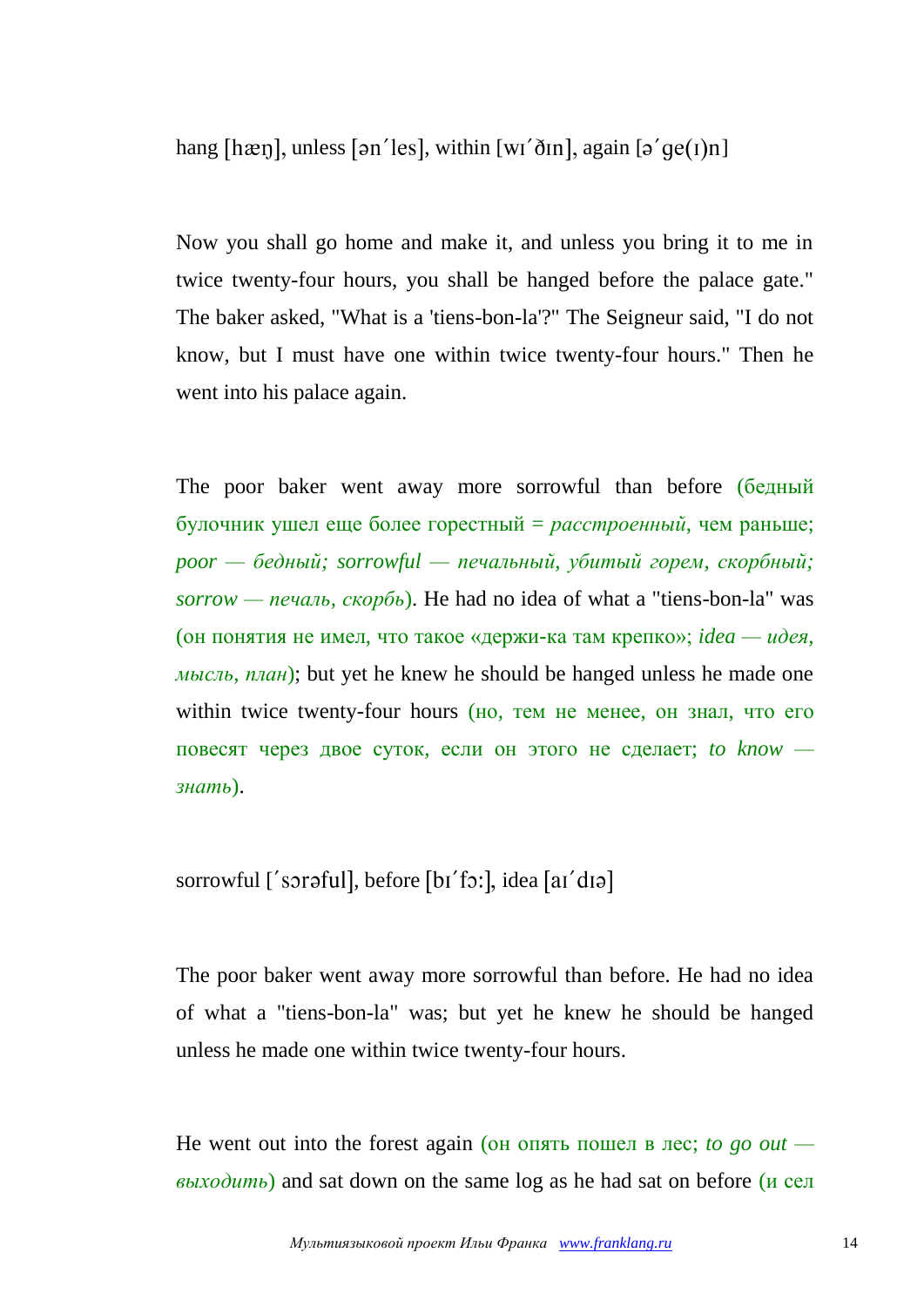на то же бревно, на котором сидел до этого; *to sit — сидеть; садиться*), and wept as hard as he could (и горько заплакал: «и заплакал так сильно, как мог»; *to weep — плакать, рыдать*). When he had cried himself to sleep (когда он проплакал столько, что уснул  $=$  плакал-плакал, да так и уснул: «отплакал себя ко сну»), the good old fairy came again and waked him up and asked him what was the matter (снова появилась добрая старая фея, разбудила его и спросила, что случилось: «в чем дело»).

forest ['forist], same ['seim],  $log$  [log], hard [hɑ:d], matter ['mætə]

He went out into the forest again and sat down on the same log as he had sat on before, and wept as hard as he could. When he had cried himself to sleep, the good old fairy came again and waked him up and asked him what was the matter.

He told her that he should certainly be hanged this time (он сказал ей, что на этот раз его точно повесят; *to tell — говорить, рассказывать; certainly — опеределенно, точно, без сомнения; time — время, срок; раз*), for he had been ordered to make a "tiens-bon-la" for the Seigneur (потому что ему приказали сделать «держи-ка там крепко» для сеньора), and he did not know what it was (а он не знает, что это такое). Then the fairy said (после чего фея сказала), "It is only the wicked lawyer who is in love with your wife and wants to get rid of you (все дело в злом адвокате: «это только злой адвокат», который любит твою жену и хочет отделаться о тебя).

should  $[$ [ud], certainly  $[$ 'sa:tnli], hang  $[$ hæŋ], know  $[$ nau]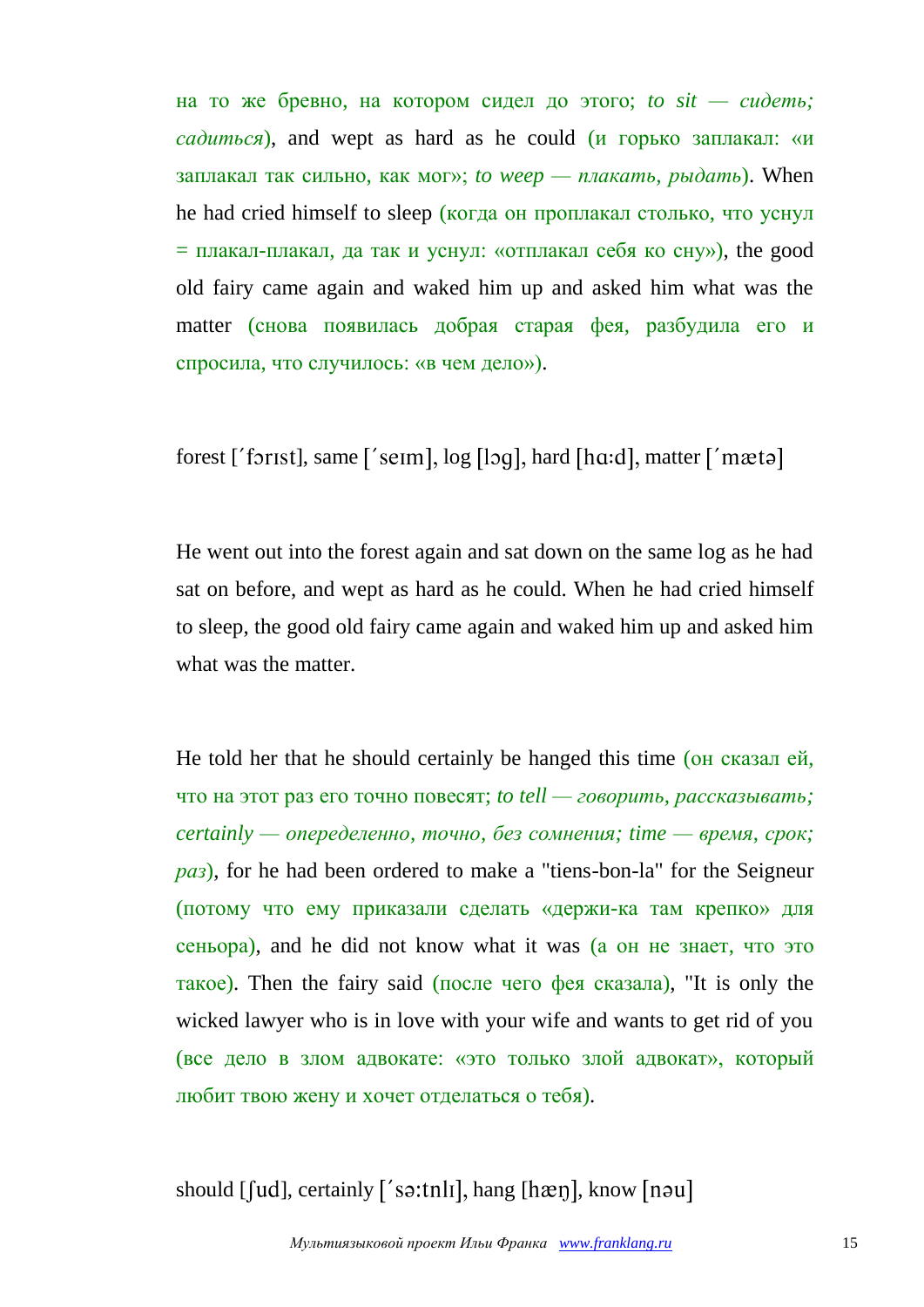He told her that he should certainly be hanged this time, for he had been ordered to make a "tiens-bon-la" for the Seigneur, and he did not know what it was. Then the fairy said, "It is only the wicked lawyer who is in love with your wife and wants to get rid of you.

You must do what I tell you and the lawyer will be punished (ты должен сделать, что я тебе скажу, и адвокату не поздоровится: «адвокат будет наказан»; *to punish — наказывать*), for we shall make a "tiensbon-la" that will satisfy the Seigneur (потому что мы сделаем «держика там крепко», которое понравится сеньору; *to satisfy удовлетворять, доставлять удовлетворение*). Go to your home and tell your wife (иди домой и скажи своей жене) that you are commanded to make a 'tiens-bon-la' for the Seigneur (что тебе приказали сделать «держи-ка там крепко» для сеньора; *to command — приказывать; заказывать*) and that you have nothing to make it of (а тебе не из чего это сделать).

punish  $\lceil \cdot \rceil$  pantilly satisfy  $\lceil \cdot \rceil$  satisfarly command  $\lceil \cdot \rceil$  ka mandly nothing  $\lceil n\mathbf{A}\theta\mathbf{I}\mathbf{n}\rceil$ 

You must do what I tell you and the lawyer will be punished, for we shall make a "tiens-bon-la" that will satisfy the Seigneur. Go to your home and tell your wife that you are commanded to make a 'tiens-bon-la' for the Seigneur and that you have nothing to make it of.

Tell her to put two days' provisions in a bag for you (скажи ей положить в мешок для тебя провизии на два дня; *provisions —*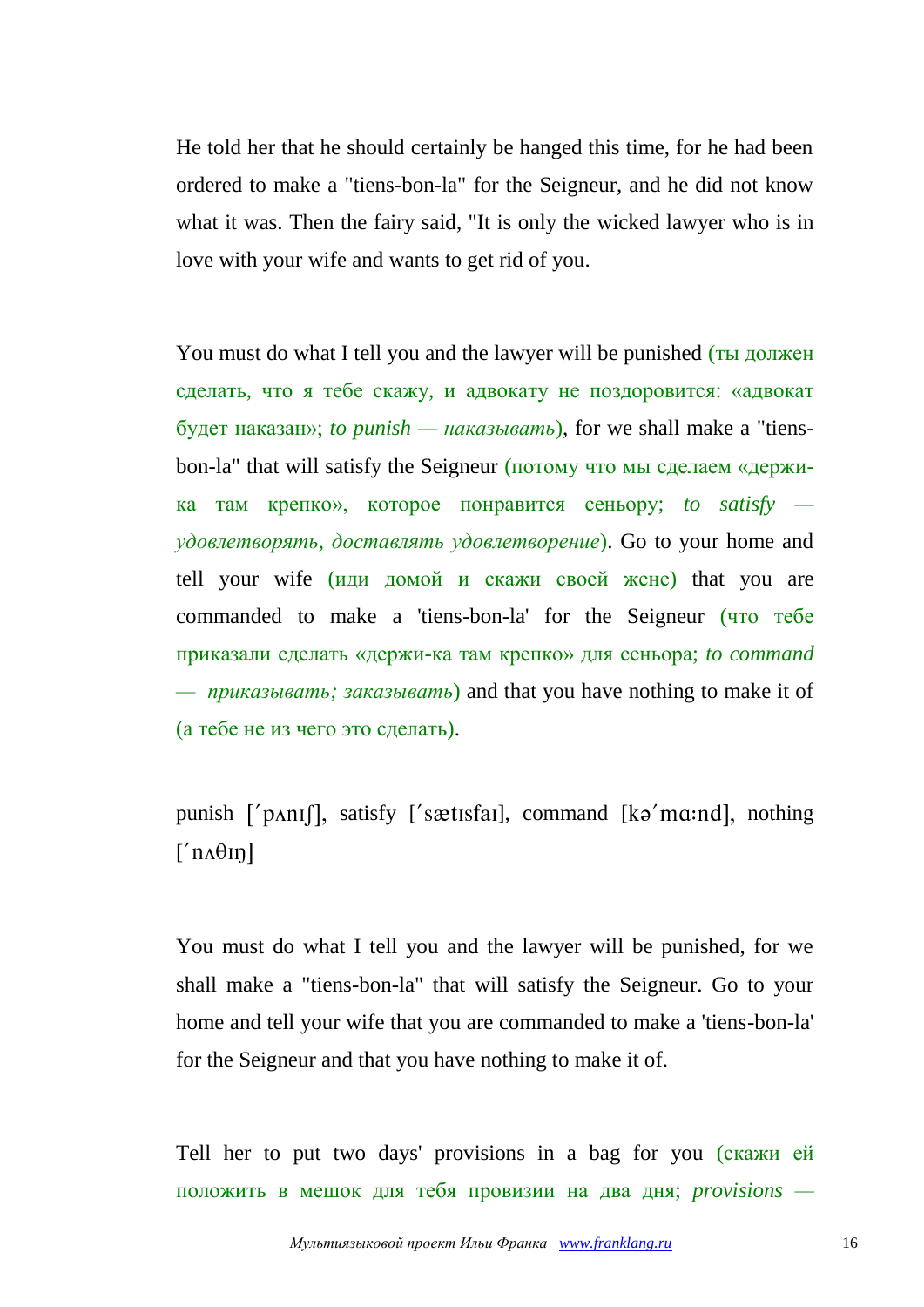*продовольствие; bag — мешок, сумка*), and when she has them all ready (и когда она все приготовит: «имеет готовым»), go to your room and take the latch off the window (отправляйся в свою комнату и открой щеколду окна; *to take off — убирать, поднимать, открывать; latch — щеколда, засов, защелка, задвижка, шпингалет*). Then say good-bye to your wife (потом попрощайся с женой: «скажи до свидания»), and walk about the country until it is dark (и поброди по округе, пока не стемнеет; *country — деревня, сельская местность*). As soon as you are gone (как только ты уйдешь) your wife will send for the lawyer (твоя жена пошлет за адвокатом) and invite him to supper (и пригласит его на ужин).

provision  $[pr\vartheta' vI\vartheta(a)]$ , ready ['redi], country ['kantri], gone  $[q\vartheta n]$ , invite [In'vait]

Tell her to put two days' provisions in a bag for you, and when she has them all ready, go to your room and take the latch off the window. Then say good-bye to your wife, and walk about the country until it is dark. As soon as you are gone your wife will send for the lawyer and invite him to supper.

Before he comes (до того, как он придет), and after it is dark ( $\mu$  после того, как стемнеет; *dark — темно*), you must come back to your house (ты должен вернуться к своему дому) and get in at the window and hide yourself under the bed (залезть /внутрь/ через окно и спрятаться под кроватью; *to hide — прятать/ся/, скрывать/ся/*). Now, the lawyer will not eat without first washing his hands (так вот, адвокат не будет есть сперва, не вымыв руки). When he comes, your wife will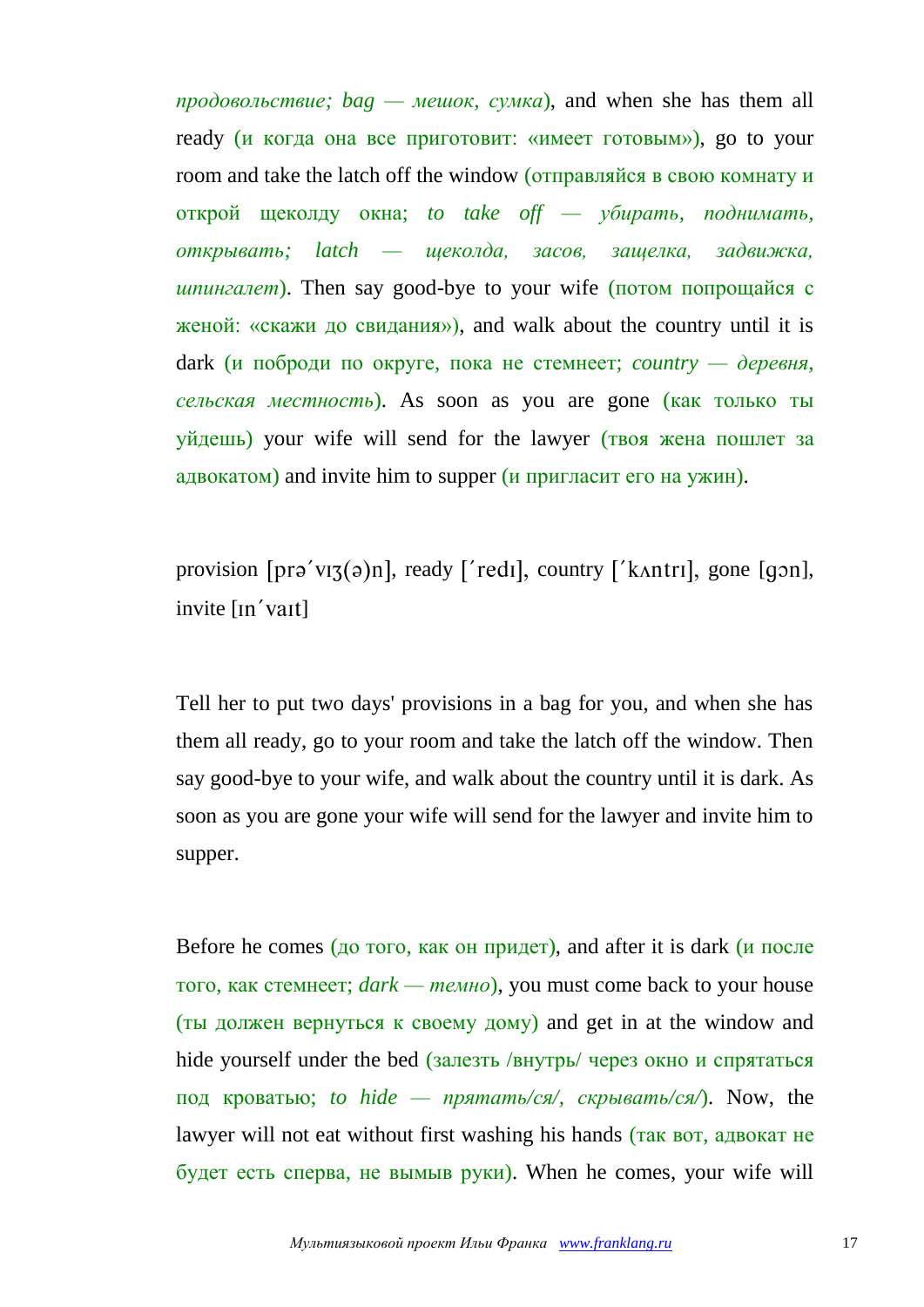send him into the room where you are hiding to wash (когда он придет, твоя жена пошлет его в комнату, где ты прячешься, помыть руки), and when he takes hold of the wash-basin you must cry out, "tiens-bonla (и, когда он возьмется за рукомойник, ты должен выкрикнуть: «держи-ка там крепко»; *to take hold of smth. — браться, хвататься, держаться; to cry out — выкрикивать*)."

window ['windəu], without [wi'daut], wash-basin ['wof beisn]

Before he comes, and after it is dark, you must come back to your house and get in at the window and hide yourself under the bed. Now, the lawyer will not eat without first washing his hands. When he comes, your wife will send him into the room where you are hiding to wash, and when he takes hold of the wash-basin you must cry out, "tiens-bon-la."

Take this wand that I will give you (я тебе дам волшебную палочку: «возьми эту волшебную палочку, которую я тебе дам») and anything you wave it at when you cry 'tiens-bon-la' (и все, на что ты взмахнешь ею со словами «держи-ка там крепко»; *to cry — кричать, вопить*) will hold fast to whatever it is touching (прилепится к тому, кто его трогает: «крепко схватит того»; *to hold fast — крепко держать/ся/; to touch — трогать, касаться*)." Then she gave him another wand and went her way (и она дала ему еще одну палочку и пошла своей дорогой; *to give — давать; another — еще один, другой; to go one's way — идти своей дорогой*).

fast [ $fa:st$ ], touch  $[tAt]$ ], wand [wond], another  $[a'n\delta a]$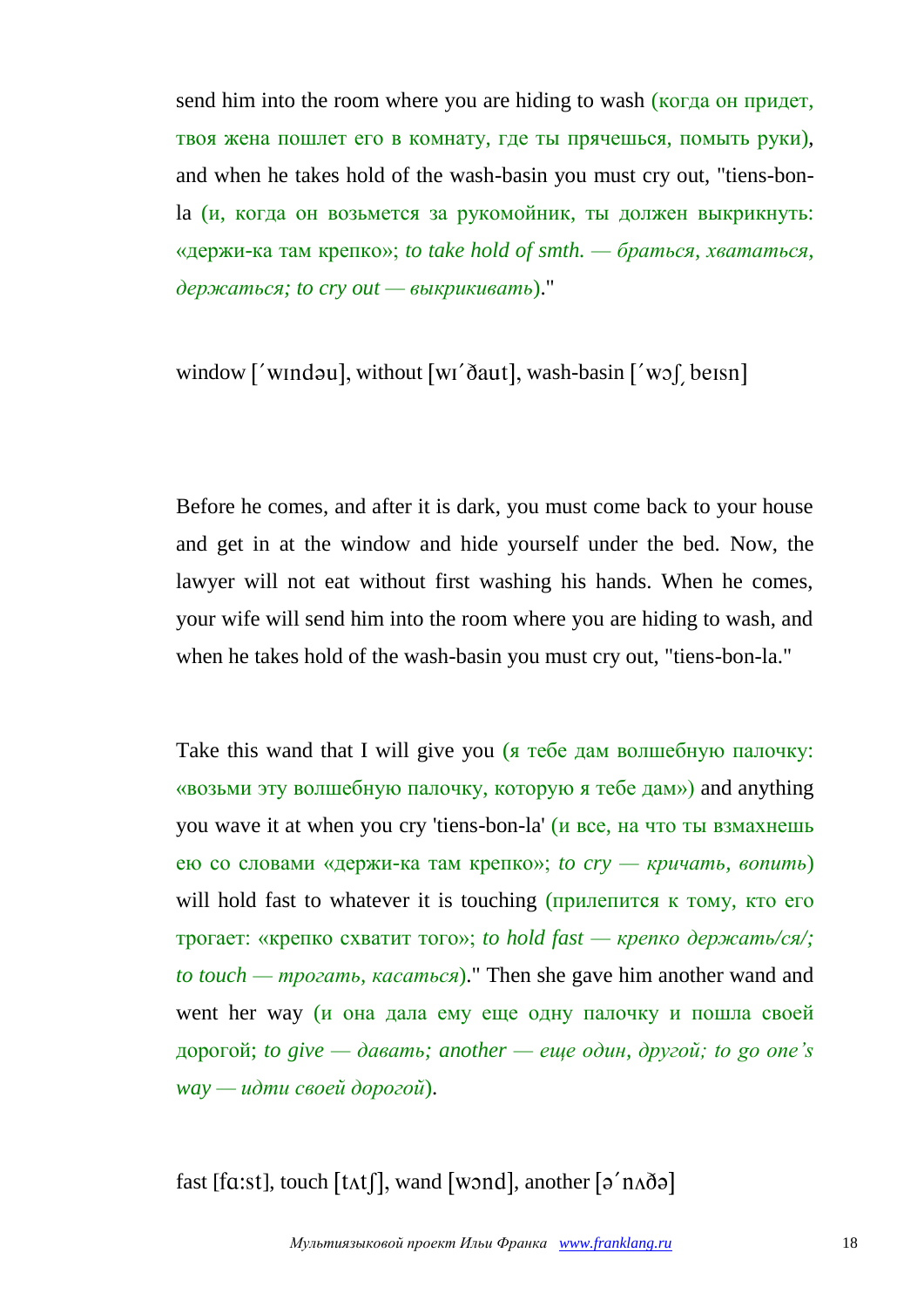Take this wand that I will give you and anything you wave it at when you cry 'tiens-bon-la' will hold fast to whatever it is touching." Then she gave him another wand and went her way.

The baker did as the fairy had told him (булочник сделал, как ему сказала фея; *to tell — говорить; приказывать*), and his wife was very glad to learn that he was going away (а его жена была очень рада узнать, что он собирается уехать; *to learn — узнавать, изучать*); and she packed up a large bag of provisions (и она собрала ему большой мешок с едой*; provisions — провизия, запасы провианта*; *provision — обеспечение, предоставление, снабжение*) and sent him off (и проводила его; *to pack up smth. — упаковывать, собирать чтолибо; to send off — отсылать, провожать, устраивать проводы*). As soon as he was out of the house (как только он ушел из дома; *to go*   $out - \theta$ *bixodumb*) she sent a note to the lawyer (она послала адвокату записку) telling him that her husband was gone away for two days (в которой говорилось: «говоря ему», что ее мужа два дня не будет дома: «муж ушел на два дня») and that she would like to have him come to supper (и что она хотела бы, чтобы он пришел на ужин).

learn [lə:n], provision [prə'vız $(\circ)$ n], husband ['h $\alpha$ zbənd], come [k $\alpha$ m]

The baker did as the fairy had told him, and his wife was very glad to learn that he was going away; and she packed up a large bag of provisions and sent him off. As soon as he was out of the house she sent a note to the lawyer telling him that her husband was gone away for two days and that she would like to have him come to supper.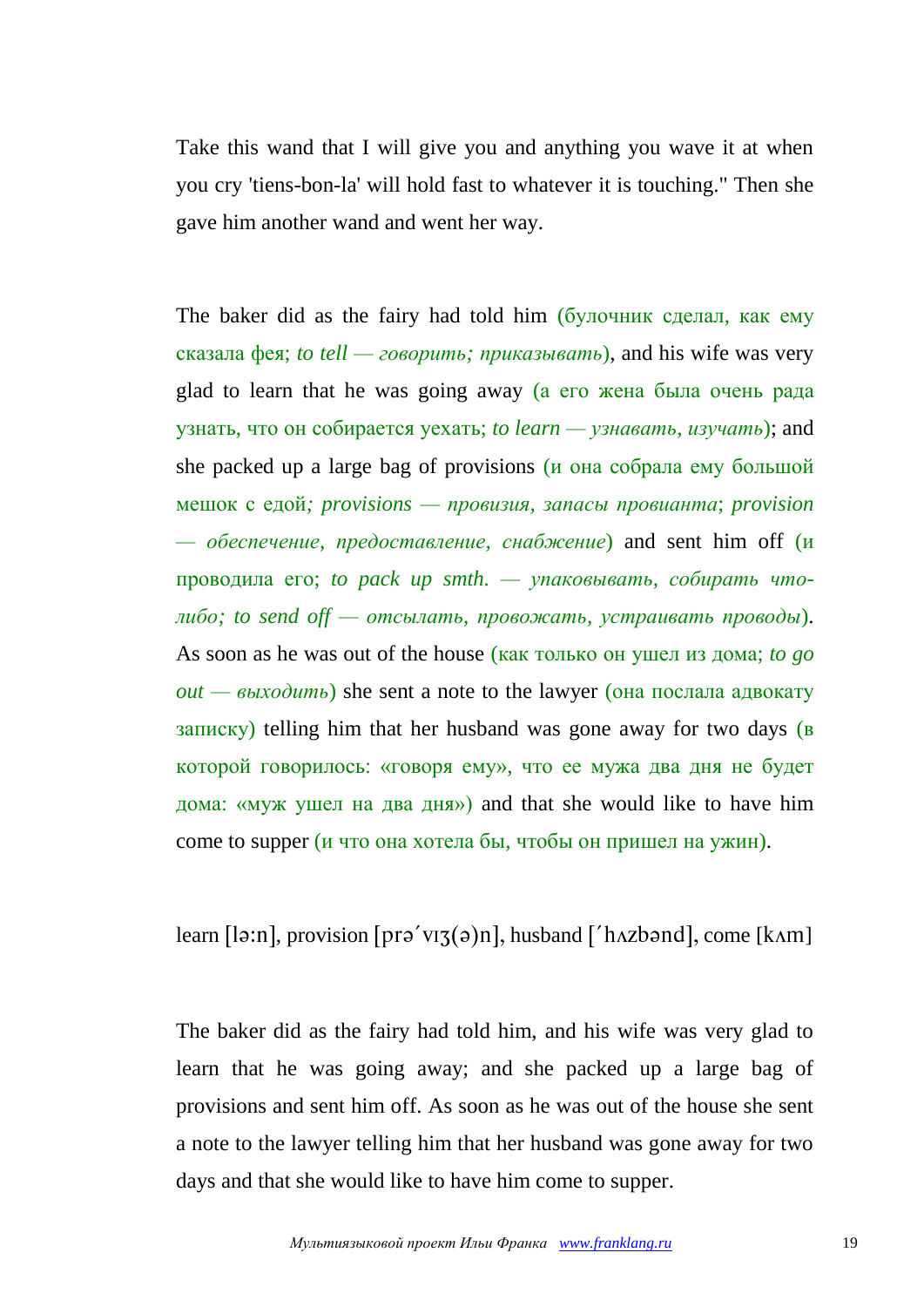The baker walked around the country until it was dark (булочник бродил по деревне, пока не стемнело; *to walk around — бродить без цели; around — вокруг*), and then came back and hid himself under the bed (а потом вернулся и спрятался под кроватью; *to come back возвращаться: «приходить обратно»*). His wife told the servant to set the table and prepare a nice supper (его жена сказала служанке накрыть на стол и приготовить хороший ужин), and then she went to get ready to receive the lawyer (а потом пошла подготовиться к приему адвоката; *to receive — принимать, получать*). Soon the lawyer arrived (вскоре пришел адвокат; *to arrive — приходить, приезжать*).

country [' $k$ Antri], servant [ $s$ 3: $v(s)$ nt], prepare [ $pri$  prea], receive  $[r1'si:V]$ , arrive  $\lceil 2'r a IV \rceil$ 

The baker walked around the country until it was dark, and then came back and hid himself under the bed. His wife told the servant to set the table and prepare a nice supper, and then she went to get ready to receive the lawyer. Soon the lawyer arrived.

The servant showed him into a room (служанка провела его в комнату; *to show into — ввести, провести /в комнату и т. п./*) where he might wash his hands after his day's work (где он мог бы помыть руки после рабочего дня: «дневной работы») before he sat down to his meal (прежде чем садиться за еду; *to sit down — садиться; meal — еда, трапеза*). The baker was under the bed in the room (булочник был в комнате под кроватью). There was some water that was not very clean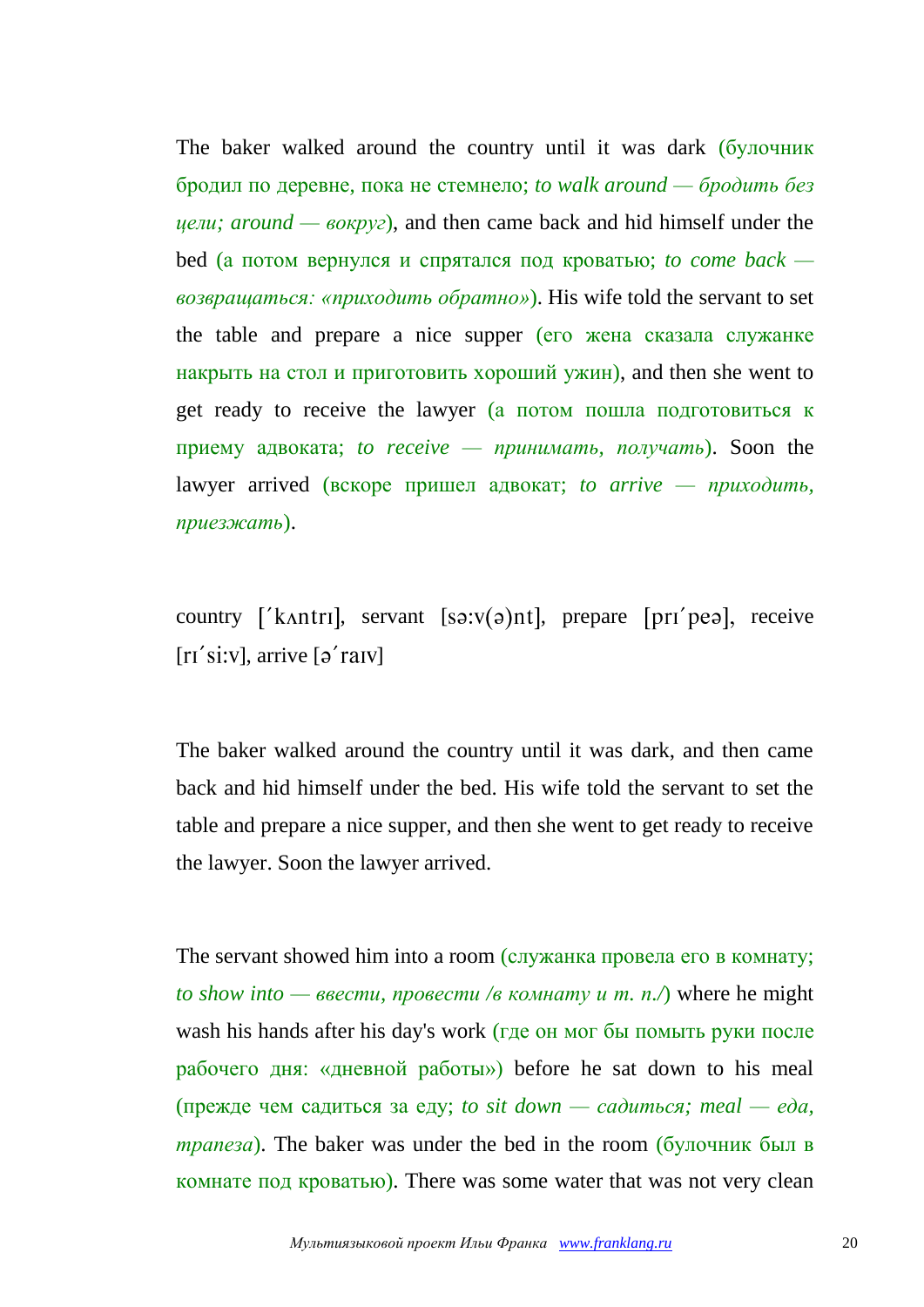in the wash-basin (в рукомойнике была не очень чистая вода; *washbasin — таз для умывания*), and when the lawyer took hold of the basin to throw the water out (и когда адвокат взялся за таз, чтобы выплеснуть воду; *to take hold — браться, хвататься; to throw out выбрасывать, выплескивать*), the baker, who was under the bed (булочник, который был под кроватью), waved his wand and cried out "tiens-bon-la," (взмахнул своей волшебной палочкой и выкрикнул «держи-ка там крепко») and the lawyer's hands stuck to the basin so that he could not let go (и руки адвоката прилипли к тазу так, что он не мог оторваться: «не мог уйти»; *to stick — прилипать, присасываться, приклеиваться*) and the basin stuck to the wash-stand (а таз прилип к умывальнику).

meal [mi:l], basin ['be $isn$ ], stuck [st $\Delta k$ ]

The servant showed him into a room where he might wash his hands after his day's work before he sat down to his meal. The baker was under the bed in the room. There was some water that was not very clean in the wash-basin, and when the lawyer took hold of the basin to throw the water out, the baker, who was under the bed, waved his wand and cried out "tiens-bon-la," and the lawyer's hands stuck to the basin so that he could not let go and the basin stuck to the wash-stand.

He called out to the servant to come and help him (он позвал служанку прийти и помочь ему), but she was busy about the supper and did not hear him (но она была занята приготовлением к ужину и не услышала его; *to be busy — быть занятым*). So then he cried out as loud as he could, "Madame, Madame (тогда он закричал так громко,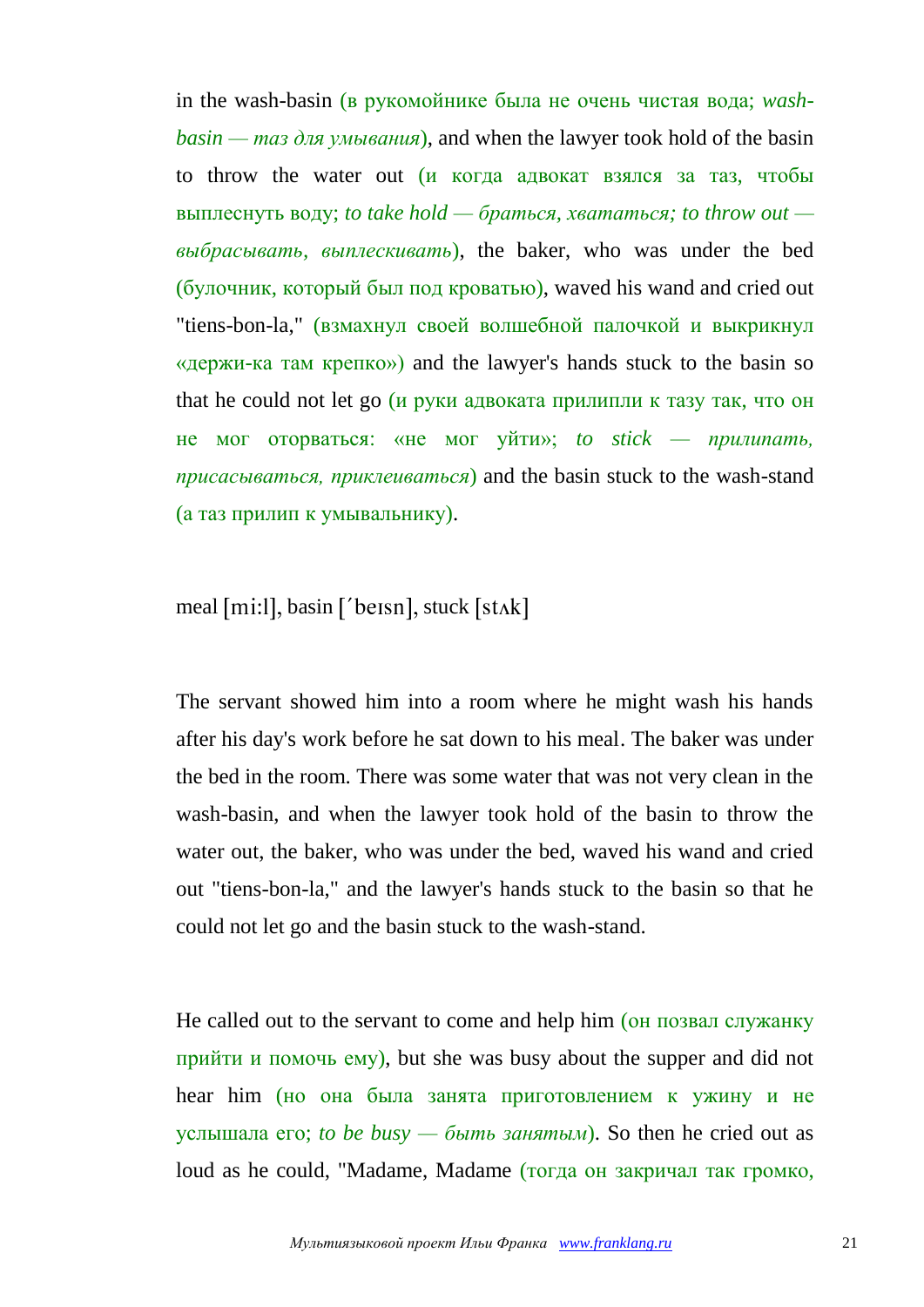как только мог: «мадам, мадам»)." When the baker's wife heard him (когда жена булочника услышала его), she was dreadfully frightened and ran in to see what was the matter (она ужасно испугалась и побежала посмотреть, что случилось; *dreadfully — ужасно, страшно, чудовищно; dread — страх, ужас; to be frightened испугаться; to run into — вбегать; what's the matter? — что случилось?, в чем дело?*).

busy ['bizi], heard [hə:d], dreadfully  $\iota$  dredfuli], frightened  $\iota$  fraithd]

He called out to the servant to come and help him, but she was busy about the supper and did not hear him. So then he cried out as loud as he could, "Madame, Madame." When the baker's wife heard him, she was dreadfully frightened and ran in to see what was the matter.

When she found the lawyer stuck to the wash-stand (когда она обнаружила, что адвокат приклеился к умывальнику; *to find находить; to stick — прилипать*) which was very large and heavy (который был очень большим и тяжелым), she took hold of him with both hands to pull him away (она схватила его двумя руками, чтобы оторвать его; *to take hold — хватать, браться*; *to pull away вырывать, выдергивать; to pull — тянуть*). Then her husband cried out from under the bed "tiens-bon-la," and the wife could not let go the lawyer (после чего ее муж выкрикнул из под кровати «держи-ка там крепко» и жена уже не могла оторваться от адвоката: «отпустить адвоката»; *to let smb. go — отпускать кого-либо, позволять комулибо уйти*).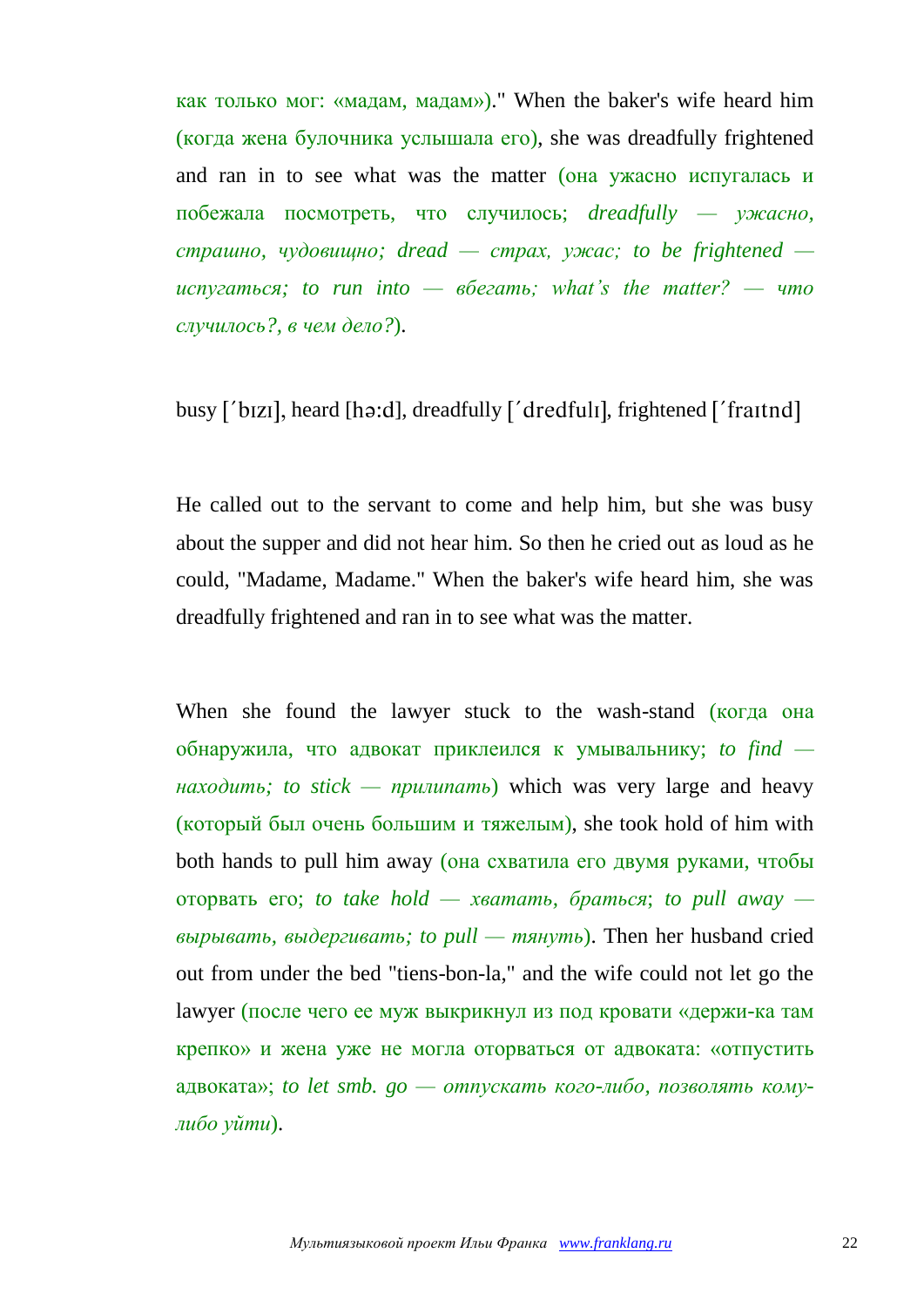large  $[a:dx]$ , heavy ['hevil, which [witf], pull [pul]

When she found the lawyer stuck to the wash-stand, which was very large and heavy, she took hold of him with both hands to pull him away. Then her husband cried out from under the bed "tiens-bon-la," and the wife could not let go the lawyer.

Then the baker went out and called in some of his friends (потом булочник вышел и позвал в дом нескольких своих друзей; *to go out входить; to call in — приглашать /зайти/*), and they ate the supper and drank the wine (и они съели ужин и выпили вино; *to drink пить*) that had been prepared for the lawyer who was stuck to the washstand (которые были приготовлены для адвоката, который прилип к умывальнику; *to prepare — приготавливать, подготавливать*), and the wife who could not let go the lawyer (и для жены /булочника/, которая не могла отойти от адвоката: «отпустить адвоката»).

call [ $k$ o:]], friend [frend], prepare [ $prr$  pea], wash-stand  $\lceil w \circ f \rceil$  stænd]

Then the baker went out and called in some of his friends, and they ate the supper and drank the wine that had been prepared for the lawyer who was stuck to the wash-stand, and the wife who could not let go the lawyer.

When morning came (когда наступило утро), the baker took the wand that the fairy had given him (булочник взял волшебную палочку, которую ему дала фея) and told his wife and the lawyer (и сказал жене и адвокату) that if they wanted to get loose they must do as he told them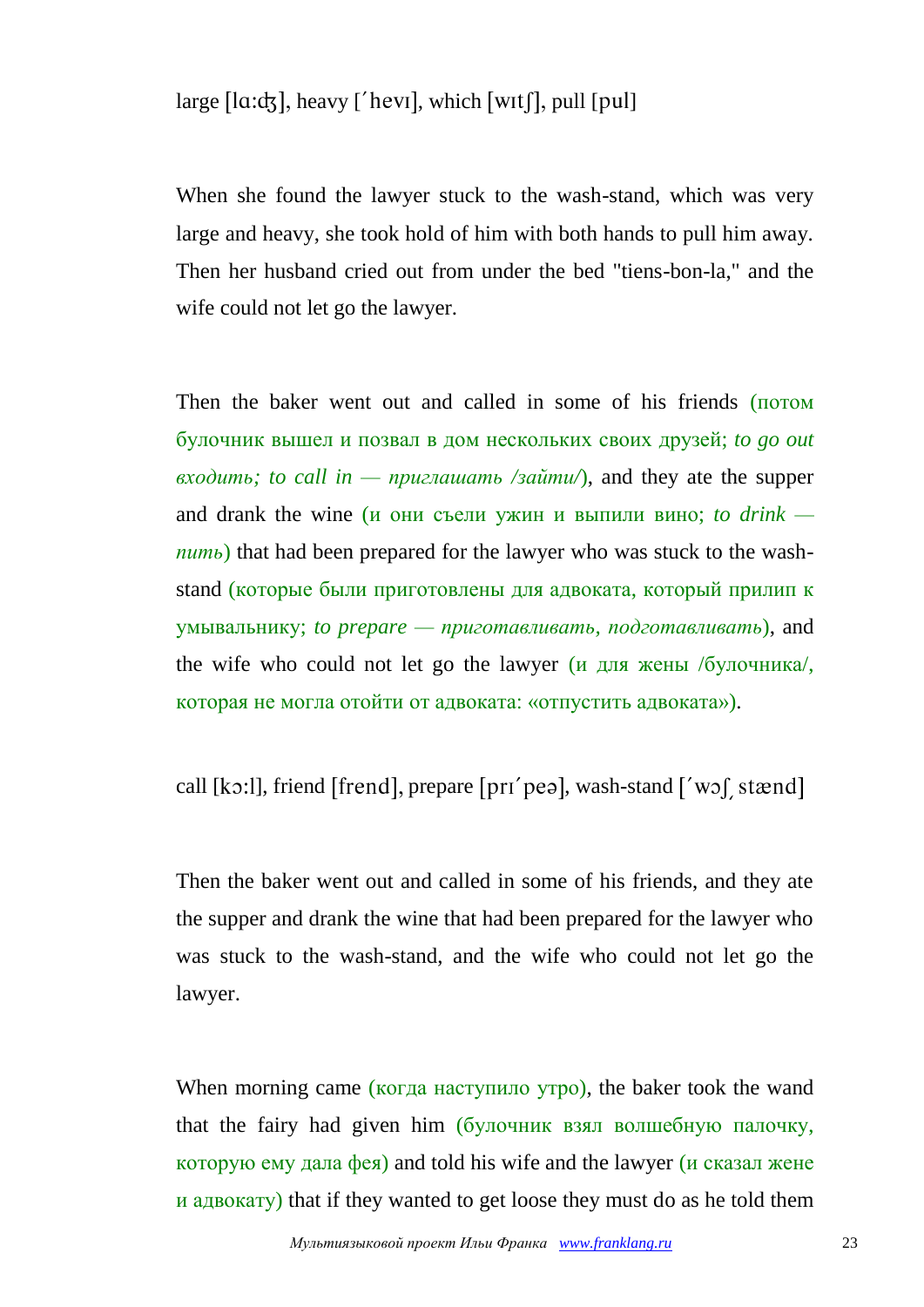(что если они хотят освободиться, они должны делать все, что он им скажет; *to get loose — освободиться; loose — свободный, непривязанный, неприкрепленный*). With his wand he loosened the basin from the wash-stand (с помощью волшебной палочки он открепил таз от умывальника; *to loose — отпускать, откреплять, разъединять, ослаблять*). Then he made them go out into the street (затем он приказал им выйти на улицу; *to make smb. do smth. заставлять, принуждать кого-либо сделать что-либо*), and he started them towards the Seigneur's palace (и повел их ко дворцу сеньора; *to start — начинать, браться, отправляться, пускаться в путь, трогаться*).

 $\log_{10}$  ['lu:s(a)n], start [sta:t], towards [ta'wo:dz]

When morning came, the baker took the wand that the fairy had given him and told his wife and the lawyer that if they wanted to get loose they must do as he told them. With his wand he loosened the basin from the wash-stand. Then he made them go out into the street, and he started them towards the Seigneur's palace.

As soon as they all came out into the light (как только они вышли на свет), the baker saw that there was a hole in his wife's dress (булочник увидел, что на платье жены была дырка), so he pulled some grass and twisted it into a wisp and filled up the hole (поэтому он сорвал немного травы, сложил ее в пучок и заткнул дыру; *to pull — рвать, тянуть; to twist — скручивать, сплетать*). Presently they came to a cow (некоторое время спустя они проходили мимо коровы: «они подошли к корове»; *presently — вскоре, ныне, сегодня, сейчас, теперь; to come — приходить*) that was feeding by the side of the road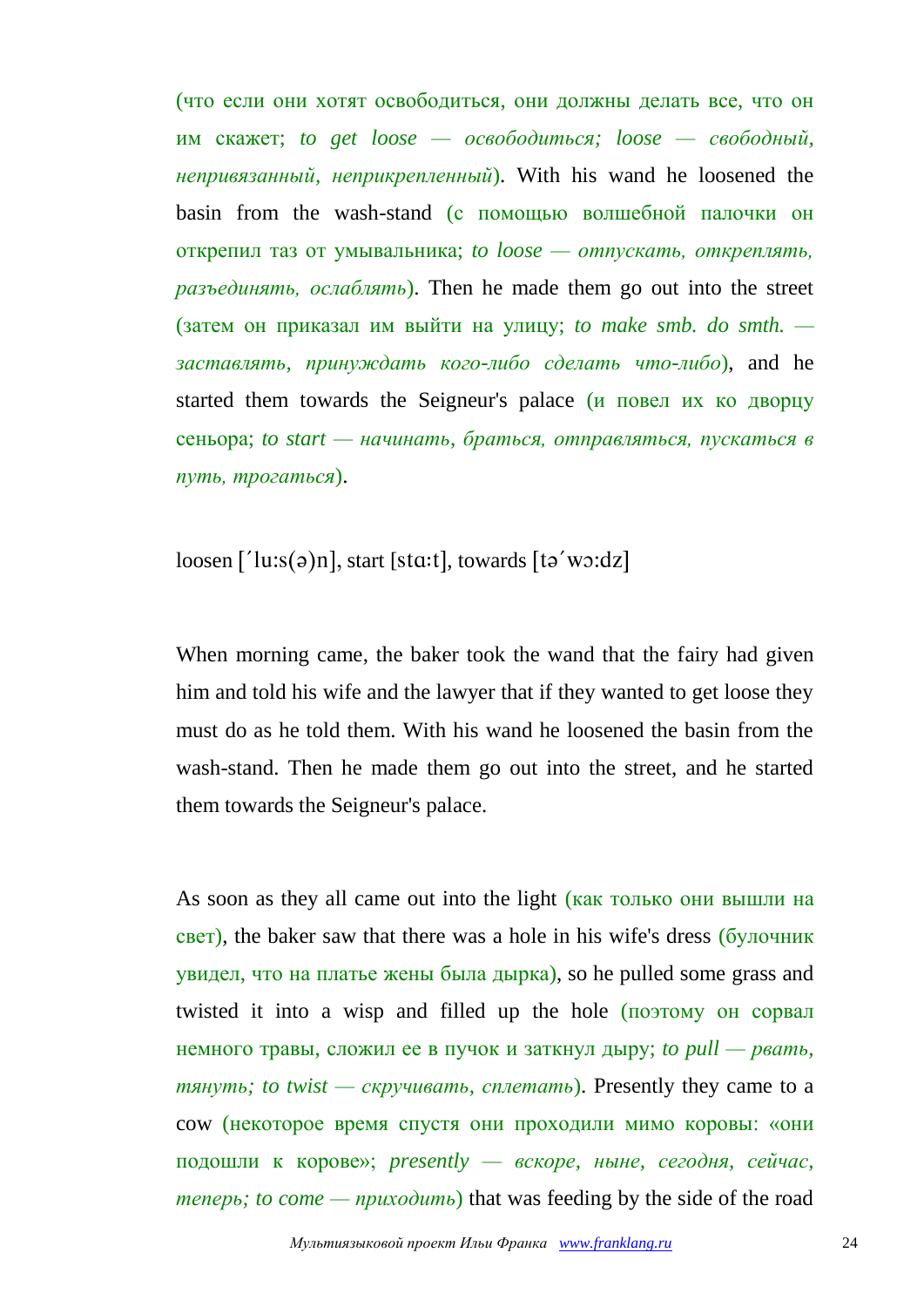(которая паслась у дороги*; to feed — питаться, кормиться, есть /о животных/; side — сторона*).

light  $\lceil \cdot \rceil$  and, presently  $\lceil \cdot \rceil$  prez(a) ntlil, cow [kau]

As soon as they all came out into the light, the baker saw that there was a hole in his wife's dress, so he pulled some grass and twisted it into a wisp and filled up the hole. Presently they came to a cow that was feeding by the side of the road.

There was not much grass there and the cow was hungry (травы вокруг было немного, и корова была голодна; *hunger — голод*), so when she saw the wisp of grass sticking from the woman's dress she began to eat it (поэтому когда она увидела пучок травы, торчащий из платья женщины, она начала его есть; *to see — видеть; to begin начинать*); but the baker waved his wand and cried "tiens-bon-la" (но булочник взмахнул своей палочкой и крикнул «держи-ка там крепко»; *to wave — махать*) and the cow's teeth stuck in the grass and the grass stuck to the dress (и зубы коровы прилипли к траве, а трава прилипла к платью; *to stick — прилипать*). They all went along until they came to a house where there was a large dog on the doorstep (они все шли и шли: «они все продолжали идти», пока не подошли к дому, на пороге которого сидела большая собака; *to go along идти дальше, продолжать путь*).

hungry ['hʌŋqrɪ], began [bɪ'qæn], teeth  $[ti:\theta]$ , along  $[\theta']$ on], doorstep  $[$ 'do: stəp]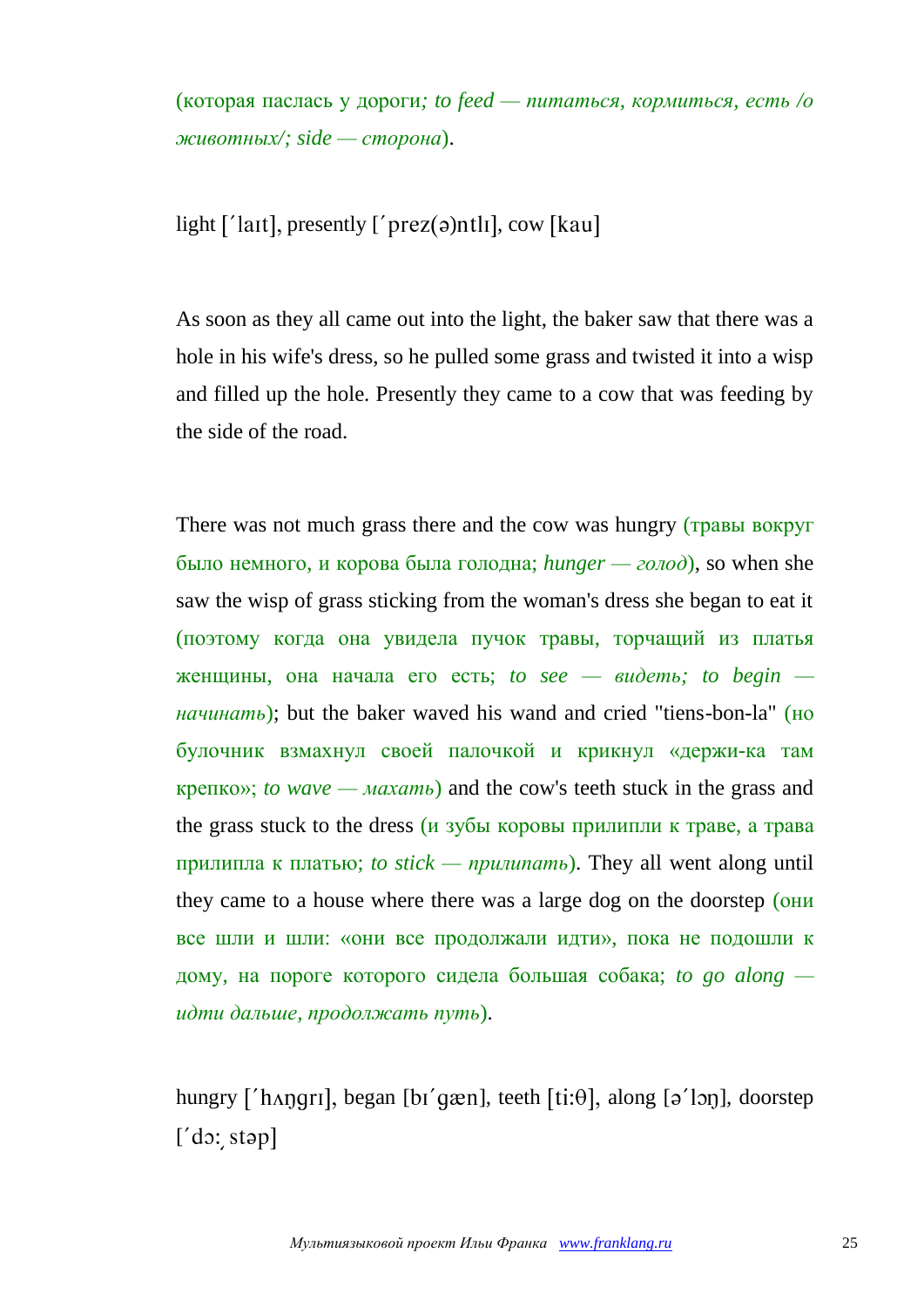There was not much grass there and the cow was hungry, so when she saw the wisp of grass sticking from the woman's dress she began to eat it; but the baker waved his wand and cried "tiens-bon-la" and the cow's teeth stuck in the grass and the grass stuck to the dress. They all went along until they came to a house where there was a large dog on the doorstep.

When the dog saw the people (когда собака увидела этих людей = эту странную процессию), he jumped over the fence to see where they were going (она перепрыгнула через забор, чтобы посмотреть, куда они все идут; *to jump over — перепрыгивать; over — через; fence забор, изгородь*). The cow gave him a switch with her tail across the nose (корова стегнула хвостом собаке по носу; *to give a switch ударять, стегать прутом или хлыстом*) the baker cried "tiens-bonla," and the dog stuck to the cow's tail and went along with the rest (булочник крикнул «держи-ка там крепко», и собака прилипла к коровьему хвосту и пошла вслед за остальными; *rest остаток,остальная часть*).

#### people [pi:pl], jump [ $d_5$ Amp], switch [swit]], across [ $\sigma$ <sup>'</sup>kros]

When the dog saw the people, he jumped over the fence to see where they were going. The cow gave him a switch with her tail across the nose, the baker cried "tiens-bon-la," and the dog stuck to the cow's tail and went along with the rest.

When the old woman who owned the dog saw him going off in this manner (когда старушка — хозяйка пса: «которая владела собакой»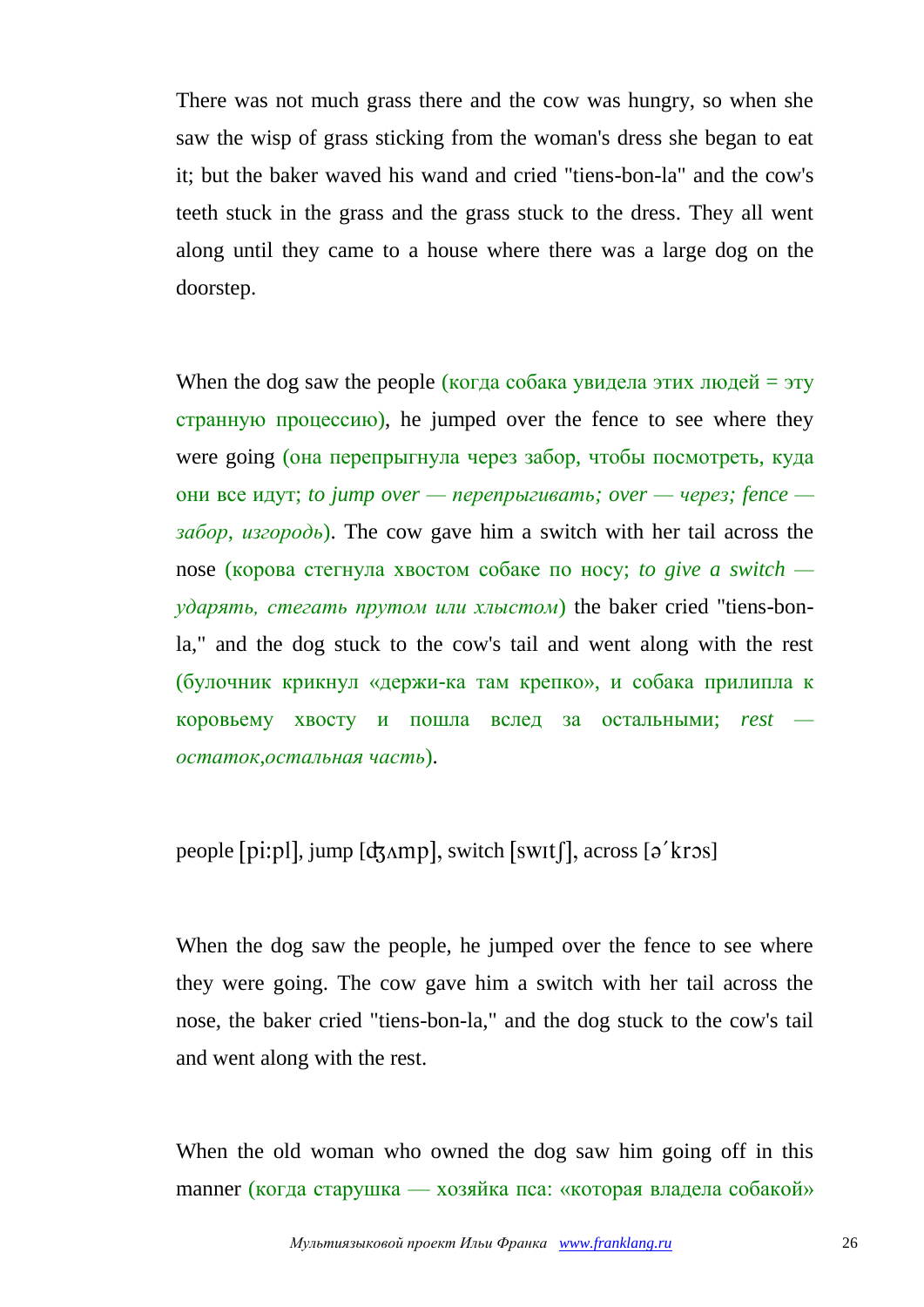увидела, что ее пса уводят у нее на глазах: «таким /странным/ образом»; *to own smth. — владеть чем-либо*, *in this manner — таким образом: «в такой манере»*), she was very angry (она очень рассердилась; *anger — гнев, ярость, крайнее раздражение*); she called him but he would not come (она позвала его, но он к ней не захотел пойти); then she ran out with the broom that she was using to sweep the floor (тогда выбежала с метлой, которой подметала пол; *to run out — выбегать; broom — метла, веник; to use — использовать, пользоваться, применять; to sweep — подметать*), and began to beat the dog to drive him home (и начала бить пса, чтобы загнать его домой; *to begin — начинать; to drive — гнать*).

broom [brum], floor [flɔ:], angry ['ænqrı], would [wud], use /*глагол*/  $[iu:z]$ 

When the old woman who owned the dog saw him going off in this manner, she was very angry; she called him but he would not come; then she ran out with the broom that she was using to sweep the floor, and began to beat the dog to drive him home.

But the baker cried out "tiens-bon-la" again (но булочник опять выкрикнул «держи-ка там крепко») and so the broom stuck to the dog and the old woman could not let go the broom (и метла прилипла к собаке, а старушка не могла отпустить метлу). The old woman's husband was quite lame (муж старушки сильно хромал: «был довольно хромым»; *lame — хромой, увечный*); he ran after his wife, limping along with a stick (он побежал за своей женой, опираясь на палку: «хромая с палкой»; *to run after smb. — бежать, гнаться за*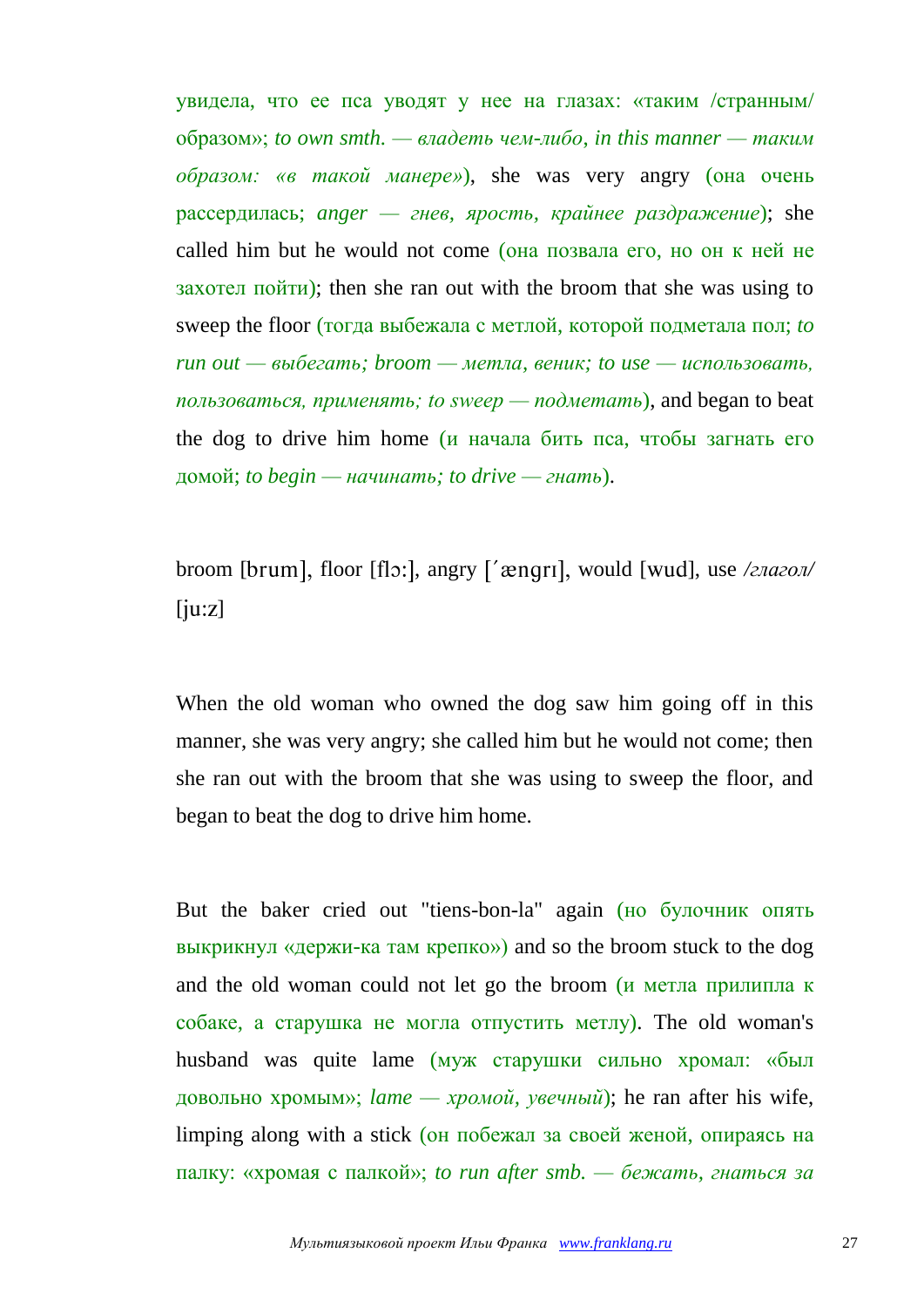*кем-либо*). He could not go very fast (быстро идти/бежать у него не получалось), but he went as well as he could to see what his old woman was beating the dog for (но бежал изо всех сил: «так хорошо, как только мог», чтобы посмотреть, за что же старушка бьет собаку; *to beat — бить, колотить*).

## husband ['hʌzbənd], fast [fɑ:st], woman ['wumən]

But the baker cried out "tiens-bon-la" again and so the broom stuck to the dog and the old woman could not let go the broom. The old woman's husband was quite lame; he ran after his wife, limping along with a stick. He could not go very fast, but he went as well as he could to see what his old woman was beating the dog for.

When he came up (когда он /их/ догнал; *to come up — nodxodumb*, *приближаться, to come up with smb. — поравняться, догнать*), he took hold of the woman's dress to pull her away (он ухватился за платье женщины, чтобы оттащить ее; *to take hold of smth. хвататься за что-либо: «брать ухват/хватку чего-либо»*), but the baker cried out "tiens-bon-la" again and the lame farmer had to go limping along with the others (но булочник вновь крикнул «держи-ка там крепко», и хромому фермеру пришлось ковылять вслед за остальными; *to have to do smth. — быть должным что-либо сделать*).

farmer ['fɑːmə:], again [ə'qe(1)n], others [' $\Delta \delta$ əz]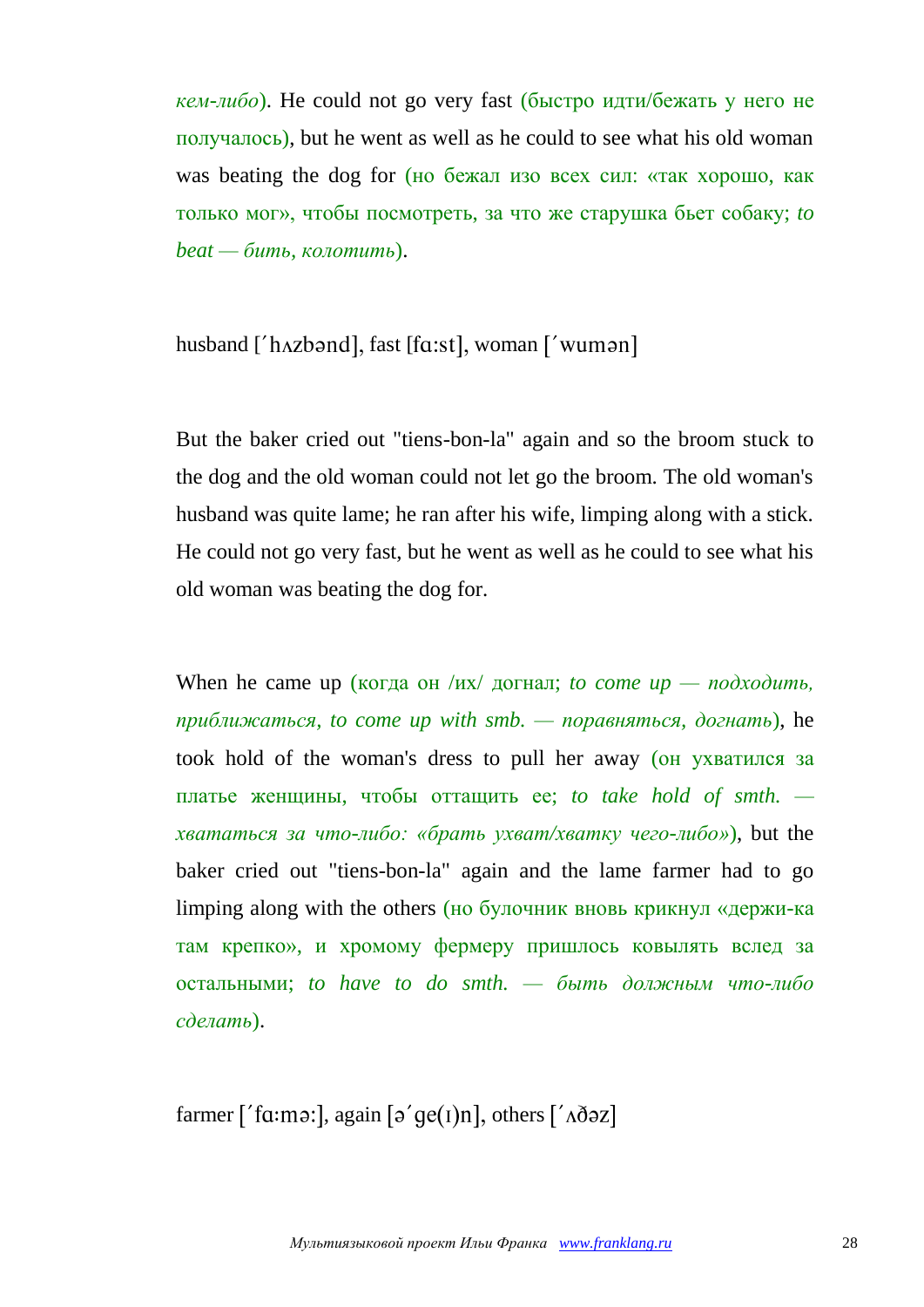When he came up, he took hold of the woman's dress to pull her away, but the baker cried out "tiens-bon-la" again and the lame farmer had to go limping along with the others.

So they all went to the Seigneur's palace (так они все пошли ко дворцу сеньора) — the lawyer with the heavy wash-basin (адвокат с тяжелым умывальником), the woman holding on to the lawyer (женщина, вцепившаяся в адвоката), the cow trying to eat the wisp of hay (корова, пытающаяся съесть пучок сена), the dog barking at the cow and sticking to her tail (пес, лающий на корову и прилипший к ее хвосту*; to bark at smb. — лаять на кого-либо*), the old woman with her broom (старушка с ее метлой), and the lame farmer limping along with his stick (и хромой фермер, ковыляющий со своей палкой).

## $\text{cow }$  ['kau], heavy ['hevi], broom [bru:m]

So they all went to the Seigneur's palace—the lawyer with the heavy wash-basin, the woman holding on to the lawyer, the cow trying to eat the wisp of hay, the dog barking at the cow and sticking to her tail, the old woman with her broom, and the lame farmer limping along with his stick.

The baker knocked at the door and when the Seigneur opened it he said (булочник постучал в дверь, и когда сеньор открыл ее, он сказал): "Oh, my Seigneur, you ordered a 'tiens-bon-la' (о, мой господин, вы заказали «держи-ка там крепко») and I have brought you one (и вот, оно перед вами: «и я принес вам одно»), the best that was ever made (самое лучшее, которое было когда-либо сделано). If you will be pleased to try it (если вы соизволите попробовать его; *to try попробовать, испытать*), I hope you will be content (я надеюсь, вы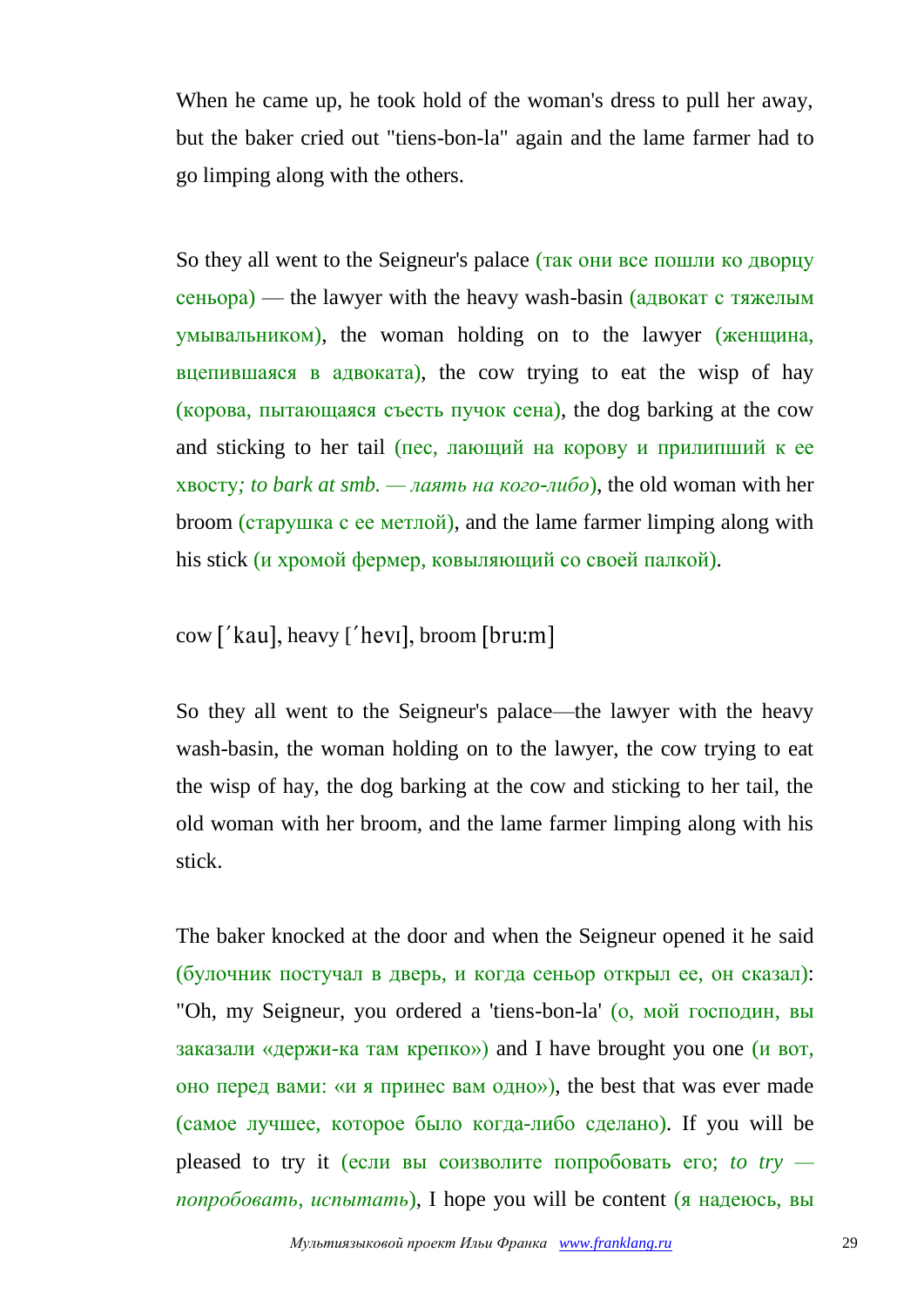будете довольны; *to be content with smth. — быть довольным чемлибо*)."

seigneur ['seinjə:], brought [ $br3:$ t], pleased [ $pli:zd$ ], content [ $kan'$ tent]

The baker knocked at the door and when the Seigneur opened it he said: "Oh, my Seigneur, you ordered a 'tiens-bon-la' and I have brought you one, the best that was ever made. If you will be pleased to try it, I hope you will be content."

The Seigneur took hold of the basin to take it away from the lawyer (сеньор схватился за умывальник, чтобы оторвать его от адвоката; *away — прочь*), the baker cried "tiens-bon-la" again, and the Seigneur was held to the basin as fast as the others (булочник опять крикнул «держи-ка там крепко», и сеньор прилепился к умывальнику: «был удерживаем к умывальнику» так же крепко, как и все остальные; *to hold — держать*). He tried hard to get away (он изо всех сил пытался оторваться; *hard — жестко; напряженно*), but the "tiens-bon-la" was good and would not let go (но /волшебное слово/ «держи-ка там крепко» было сильнее: «было хорошим» и не отпускало его; *to try — стараться, пытаться; hard — тяжело, с силой*).

away  $[\rho'$  weil, basin  $[\text{best}]$ , fast  $[\text{fac:}$ , would  $[\text{wud}]$ 

The Seigneur took hold of the basin to take it away from the lawyer, the baker cried "tiens-bon-la" again, and the Seigneur was held to the basin as fast as the others. He tried hard to get away, but the "tiens-bon-la" was good and would not let go.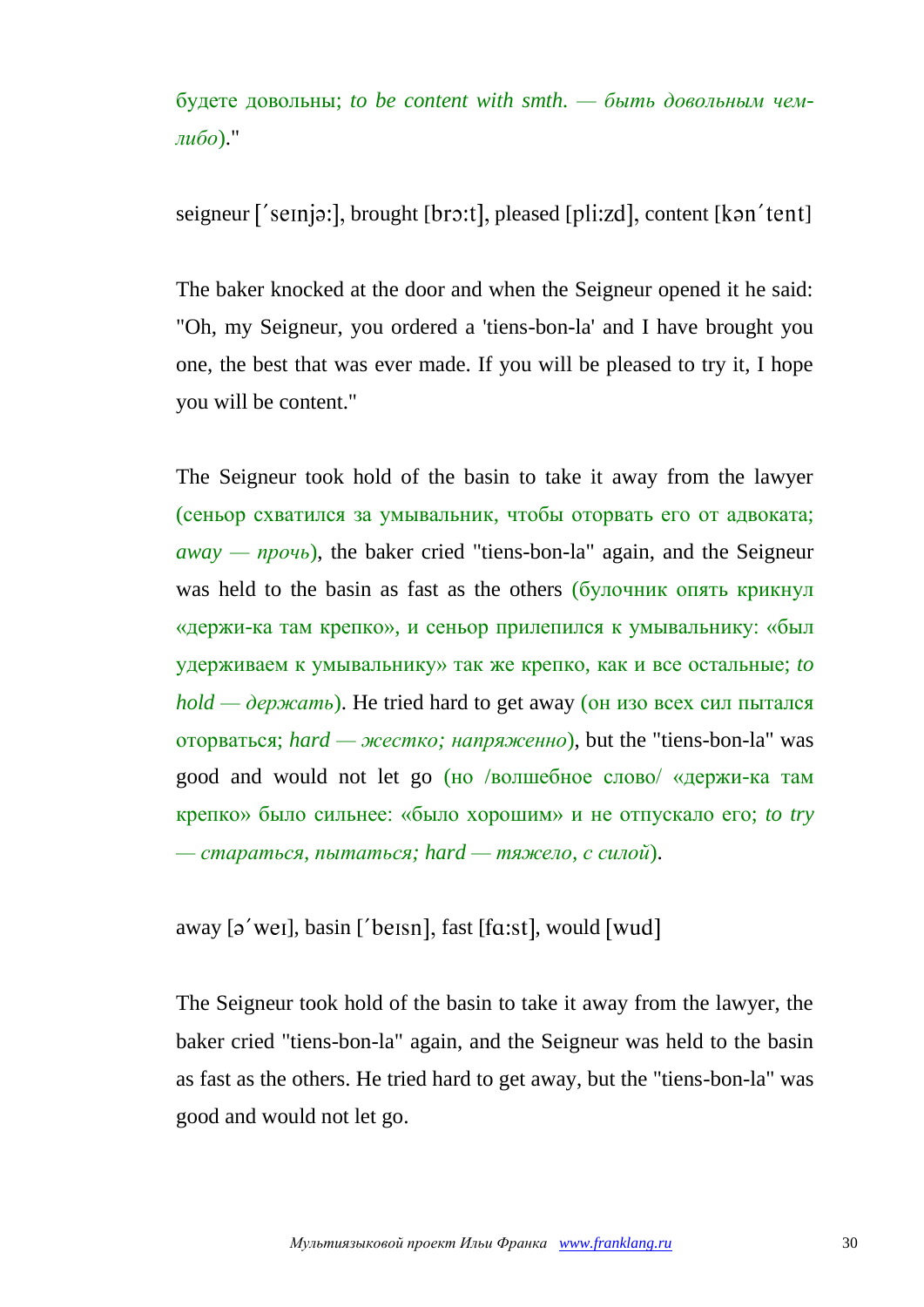

Then the Seigneur asked the baker what he would take to let him off (тогда сеньор спросил булочника, что бы он взял за то, чтобы отпустить его; *to let off — освободить, отпустить*). After a long time the baker said he would let him go (булочник долго думал, а потом сказал, что отпустит его: «после долгого времени булочник сказал…») if the Seigneur would give a great sum of money every year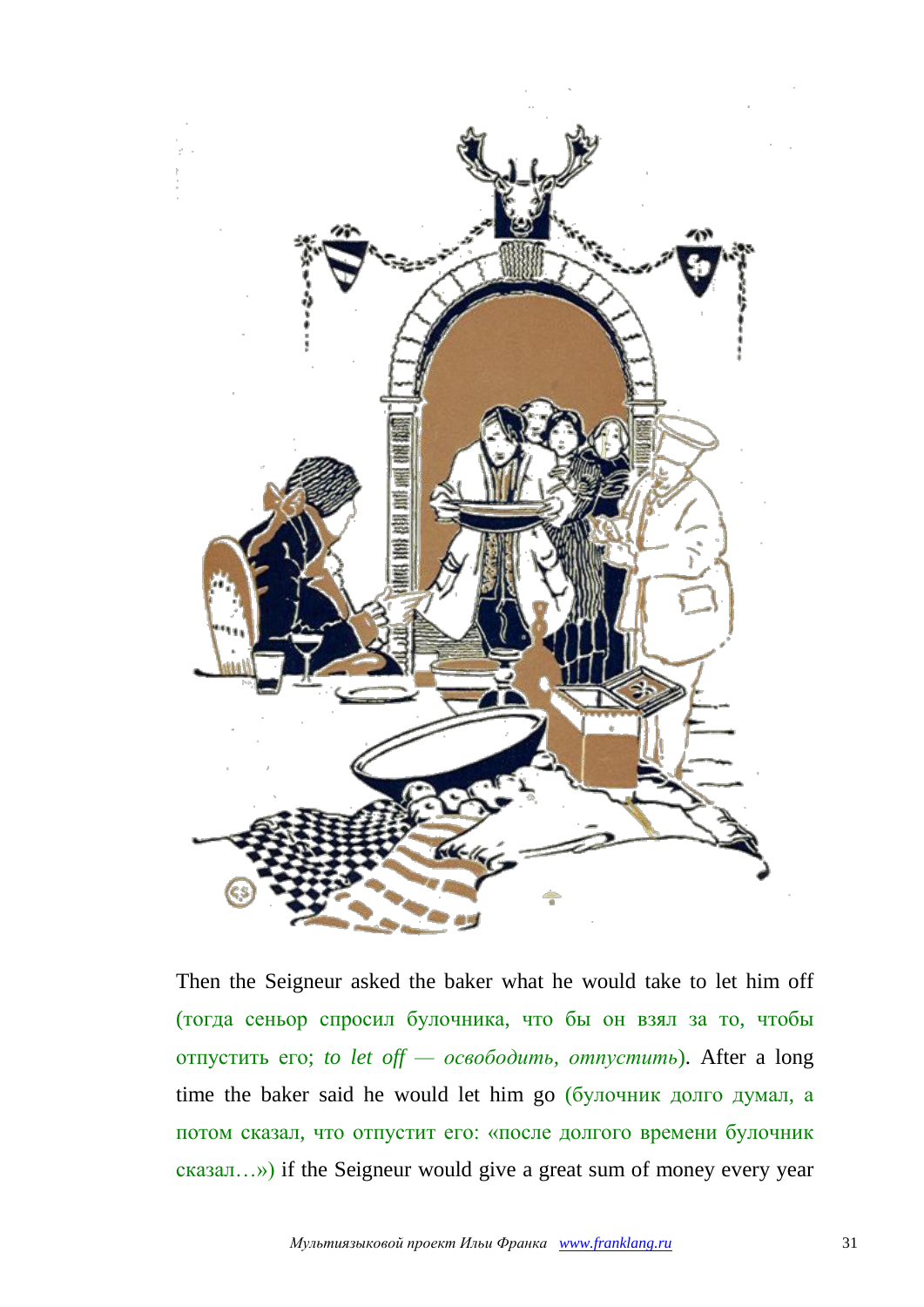to himself and to each of his fifteen children (если сеньор будет каждый год давать большую сумму денег ему и каждому из его пятнадцати детей). The Seigneur consented (сеньор согласился), but the baker said he must have a deed made by a notary (но булочник сказал, что он должен заверить сделку у нотариуса; *to make a deed — заключить сделку; deed — документ /за подписью кого-либо/, дело, запись*).

money ['mʌnɪ], every ['evrɪ], consent [kən'sent], notary ['nəutərɪ]

Then the Seigneur asked the baker what he would take to let him off. After a long time the baker said he would let him go if the Seigneur would give a great sum of money every year to himself and to each of his fifteen children. The Seigneur consented, but the baker said he must have a deed made by a notary.

So they sent for the notary and the deed was made (и так, они послали за нотариусом и заключили сделку: «сделка была заключена»; *to send for smb. — посылать за кем-либо*), and the Seigneur signed it on the wash-basin (и сеньор подписал ее прямо на тазике). The baker waved his wand backwards (булочник взмахнул своей волшебной палочкой в другую сторону; *backwards — наоборот, задом наперед*), the "tiens-bon-la" was broken (чары «держи-ка там крепко» развеялись; *to break — ломать*), and they all went away happy again (и они все были опять счастливы и пошли домой; *to go away уходить*), and the baker's wife never again deceived her husband (и жена булочника больше никогда не обманывала своего мужа).